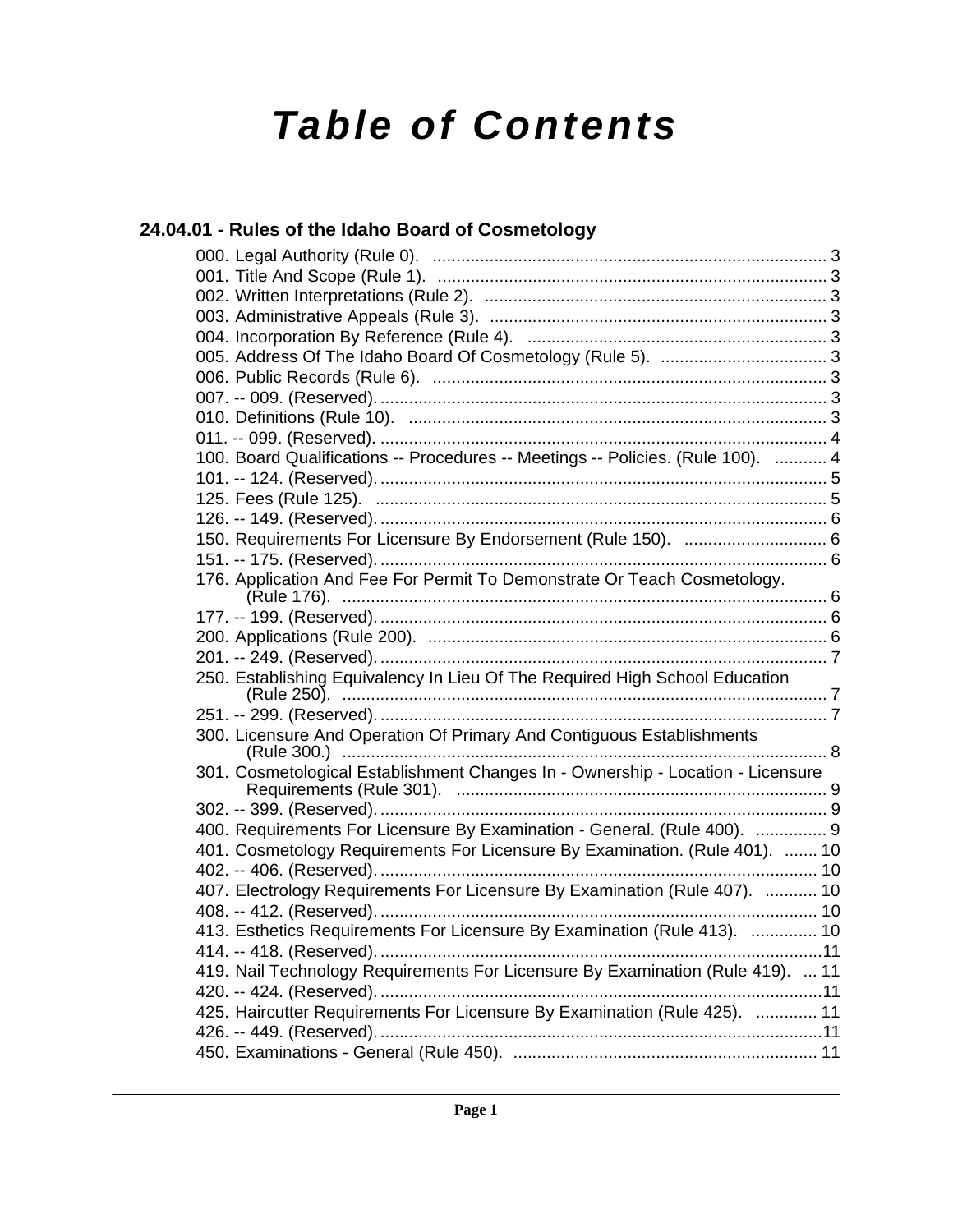### Table of Contents (cont'd)

| 540. Cosmetological School Changes In - Ownership - Location - Licensure    |  |
|-----------------------------------------------------------------------------|--|
|                                                                             |  |
|                                                                             |  |
| 550. Rules For Cosmetology Schools Approved To Teach Electrology            |  |
|                                                                             |  |
|                                                                             |  |
| 560. Rules For Cosmetology Schools Teaching Esthetics (Rule 560).  15       |  |
|                                                                             |  |
| 570. Rules For Cosmetology Schools Teaching Nail Technology (Rule 570).  15 |  |
|                                                                             |  |
|                                                                             |  |
| 575. Rules For Cosmetology Schools Teaching Haircutting (Rule 575).  16     |  |
|                                                                             |  |
|                                                                             |  |
|                                                                             |  |
| 700. Cosmetology -- Electrology, Esthetics, And Nail Technology Apprentice  |  |
|                                                                             |  |
|                                                                             |  |
|                                                                             |  |
|                                                                             |  |
|                                                                             |  |
|                                                                             |  |
|                                                                             |  |
|                                                                             |  |
|                                                                             |  |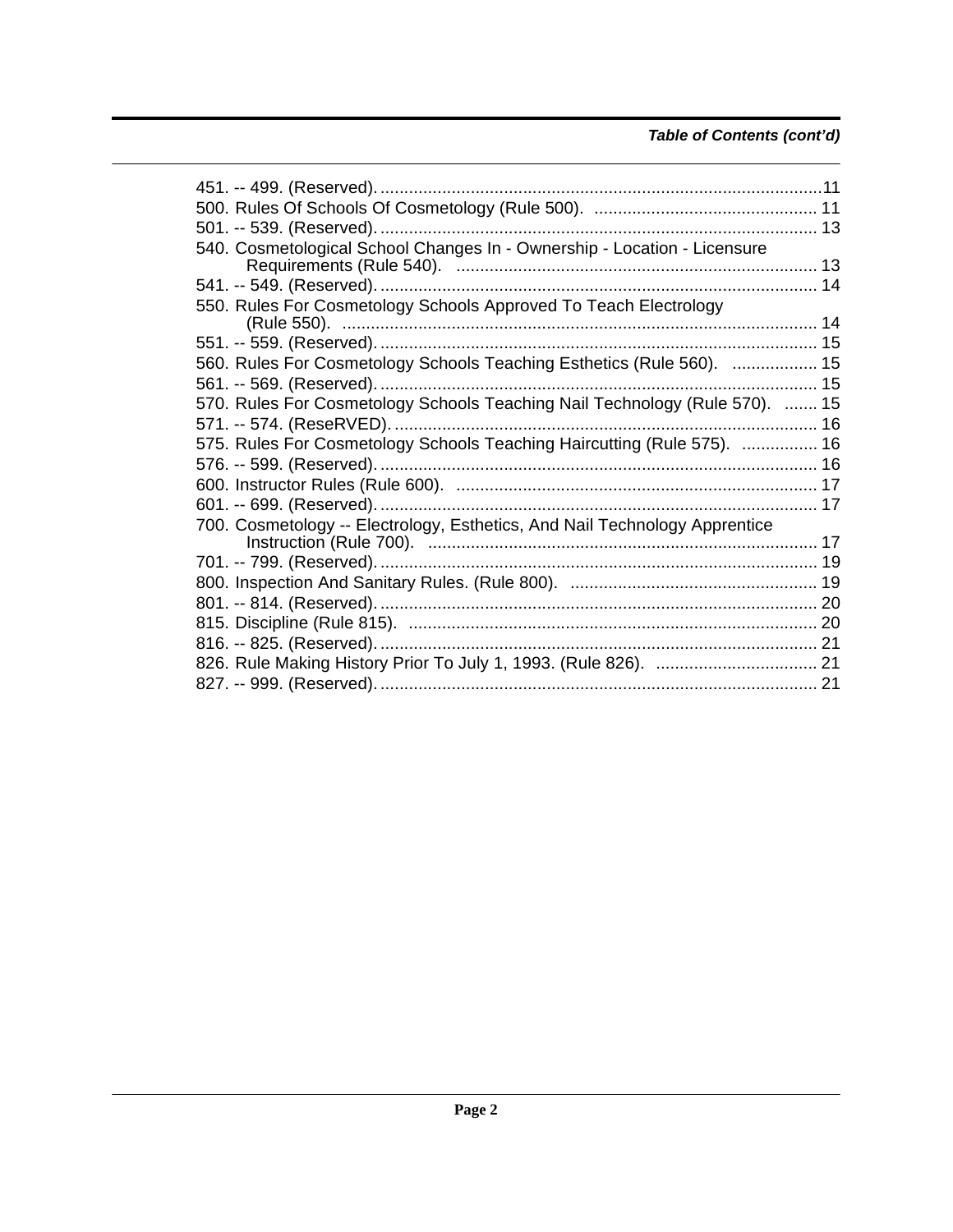### **IDAPA 24 TITLE 04 CHAPTER 01**

### **24.04.01 - RULES OF THE IDAHO BOARD OF COSMETOLOGY**

### <span id="page-2-1"></span><span id="page-2-0"></span>**000. LEGAL AUTHORITY (RULE 0).**

These rules are hereby prescribed and established pursuant to the authority vested in the Idaho Board of Cosmetology by the provisions of Section 54-821, Idaho Code. (7-1-97)

### <span id="page-2-2"></span>**001. TITLE AND SCOPE (RULE 1).**

These rules shall be cited as IDAPA 24.04.01, "Rules of the Idaho Board of Cosmetology." (7-1-97)

### <span id="page-2-3"></span>**002. WRITTEN INTERPRETATIONS (RULE 2).**

The Board may have written statements that pertain to the interpretation of the rules of this chapter. Such interpretations, if any, are available for public inspection and copying at cost in the main office of the Bureau of Occupational Licenses. (3-8-02)

### <span id="page-2-4"></span>**003. ADMINISTRATIVE APPEALS (RULE 3).**

Administrative appeals shall be governed by the Administrative Procedure Act, Title 67, Chapter 52, Idaho Code. (3-8-02)

### <span id="page-2-5"></span>**004. INCORPORATION BY REFERENCE (RULE 4).**

These rules do not incorporate by reference any document other than those sections of Idaho Code so referenced. (3-8-02)

### <span id="page-2-10"></span><span id="page-2-6"></span>**005. ADDRESS OF THE IDAHO BOARD OF COSMETOLOGY (RULE 5).**

[The office of the Board of Cosmetology is located within the Bureau of Occupational Licenses, Owyhee Plaza, 1109](mailto:cos@ibol.idaho.gov)  Main Street, Suite 220, Boise, Idaho 83702. The phone number of the Board is (208) 334-3233. The Board's FAX number is (208) 334-3945. The Board's e-mail address is cos@ibol.idaho.gov. The Board's official web site is at www.ibol.idaho.gov/cos.htm. (3-19-07) www.ibol.idaho.gov/cos.htm.

### <span id="page-2-7"></span>**006. PUBLIC RECORDS (RULE 6).**

The records associated with the Board of Cosmetology are subject to the provisions of the Idaho Public Records Act, Title 9, Chapter 3, Idaho Code. (3-8-02)

### <span id="page-2-8"></span>**007. -- 009. (RESERVED).**

### <span id="page-2-14"></span><span id="page-2-9"></span>**010. DEFINITIONS (RULE 10).**

|  |  | These rules expressly adopt all definitions set forth in Section 54-802, Idaho Code, in addition to the following: |  |
|--|--|--------------------------------------------------------------------------------------------------------------------|--|
|  |  |                                                                                                                    |  |
|  |  |                                                                                                                    |  |

 $(3-30-01)$ 

<span id="page-2-16"></span><span id="page-2-11"></span>

| - 01. | Gender. Any reference to a gender shall mean both masculine and feminine.                           | $(7-1-97)$ |
|-------|-----------------------------------------------------------------------------------------------------|------------|
| - 02. | <b>Board</b> . The Idaho Board of Cosmetology as prescribed in Section 54-802, Idaho Code. (7-1-97) |            |

**03. Bureau**. The Bureau of Occupational Licenses, as prescribed in Section 54-828 and Section 67- 2602, Idaho Code. (3-8-02)

**04. Chief**. The Bureau Chief of the Bureau of Occupational Licenses as established by Section 67- 2602, Idaho Code. (7-1-97)

<span id="page-2-15"></span><span id="page-2-13"></span><span id="page-2-12"></span>

| 05. | <b>Current License.</b> An unexpired license in good standing. | $(7-1-97)$ |
|-----|----------------------------------------------------------------|------------|
|-----|----------------------------------------------------------------|------------|

<span id="page-2-17"></span>**06.** Establishment. A licensed cosmetological establishment. (7-1-97)

**07. Record of Instruction**. The final documentation of total hours and operations completed by a hat is maintained by a school or, in the case of an apprentice, the instructor. (3-30-01) student that is maintained by a school or, in the case of an apprentice, the instructor.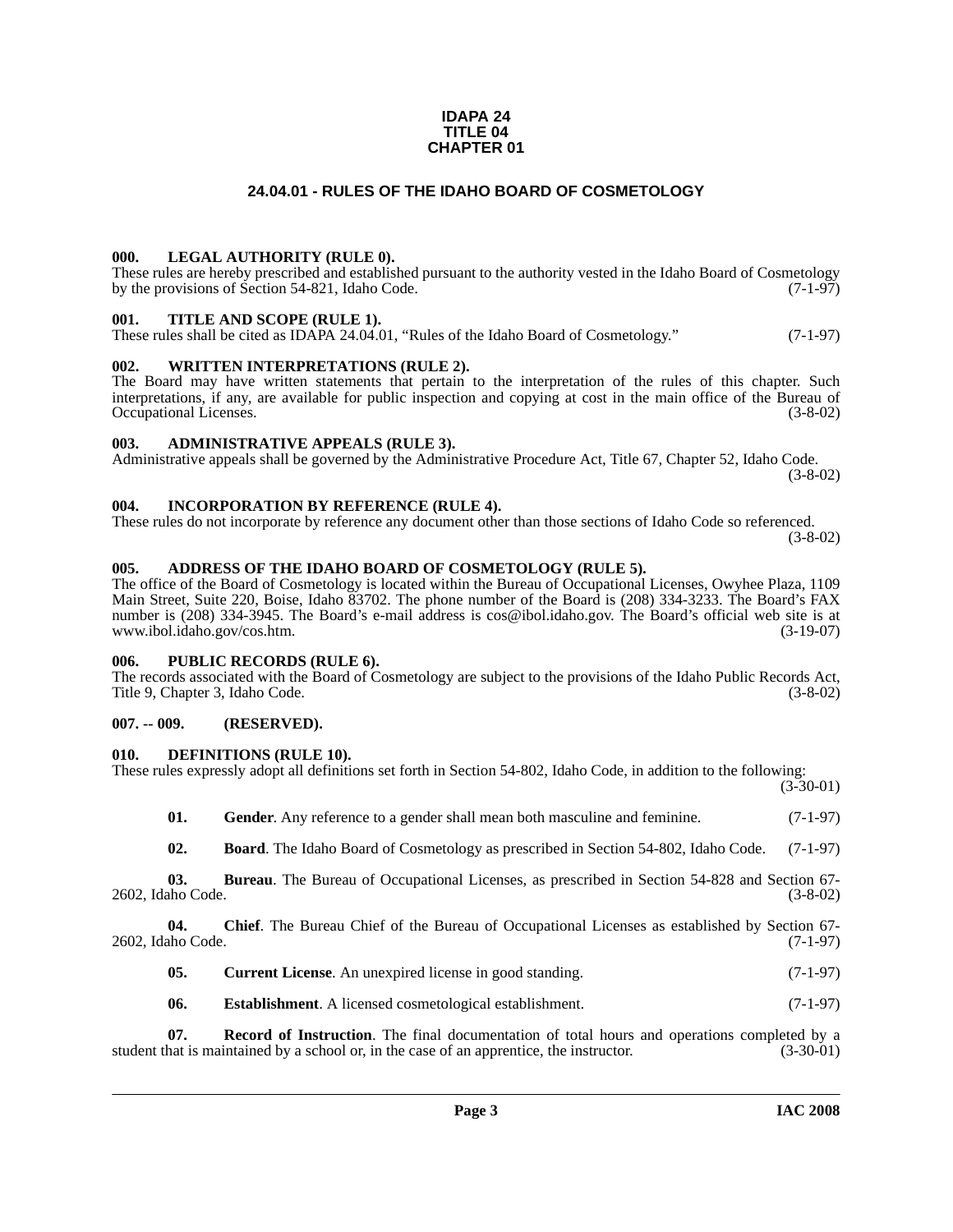**08. Certificate of Graduation**. A signed, notarized statement from a school or, in the case of an apprentice, the instructor, which indicates that the student has fulfilled all requirements of that school or apprenticeship and is eligible for examination. (7-1-97)

<span id="page-3-11"></span><span id="page-3-10"></span><span id="page-3-4"></span>

| - 09. | <b>Rules.</b> The rules of the Board.            | $(7-1-97)$ |
|-------|--------------------------------------------------|------------|
|       | <b>School.</b> A licensed school of cosmetology. | $(7-1-97)$ |

<span id="page-3-12"></span>**11. School of Electrology**. A licensed school of cosmetology approved to teach electrology. (3-30-01)

<span id="page-3-8"></span><span id="page-3-5"></span>**12. Endorsement Certification**. In accordance with Section 54-812, Idaho Code. (7-1-97)

**13. Hospital Grade**. Hospital grade means a disinfecting agent registered by the Environmental Protection Agency as an effective germicidal/bactericidal, fungicidal, and virucidal disinfectant or any other equivalent agent that effectively frees instruments from infectious or otherwise harmful microorganisms. Such agents must be used in accordance with the manufacturer's instructions. (3-19-07) must be used in accordance with the manufacturer's instructions.

<span id="page-3-7"></span>**14. First-Aid Kit**. First-aid kit means a packaged and identifiable assortment of medical supplies, including adhesive bandages, skin antiseptic, disposable gloves, and gauze, which may be used for cleaning and protecting blood spills and other minor emergency traumas of the human body.

<span id="page-3-9"></span>**15. Patron**. Patron means any person who receives the services of anyone licensed or otherwise by the provisions of Chapter 8, Title 54, Idaho Code. (3-19-07) regulated by the provisions of Chapter 8, Title 54, Idaho Code.

<span id="page-3-6"></span>**16. Examination**. The examination approved by the board is the National Interstate Council of State Boards of Cosmetology examination. The examination shall consist of practical examination, theory examination and jurisprudence examination. (4-2-08)

### <span id="page-3-0"></span>**011. -- 099. (RESERVED).**

### <span id="page-3-1"></span>**100. BOARD QUALIFICATIONS -- PROCEDURES -- MEETINGS -- POLICIES. (RULE 100).**

### <span id="page-3-3"></span><span id="page-3-2"></span>**01. Board Member Qualifications**. (3-19-07)

**a.** The Cosmetology Board member shall meet the requirements set forth in Section 54-829, Idaho Code. (3-19-07)

**b.** Cosmetology school representative: To be eligible for appointment to the Cosmetology Board the individual must: (7-1-97)

- i. Currently hold a license as a cosmetologist in this state; and (7-1-97)
- ii. For the three (3) years immediately preceding appointment meet the following requirements: (7-1-97)
- (1) Monetary interest in school ownership; and (7-1-97)
- (2) Actively involved in school management. (7-1-97)
- **c.** Electrologist Board member qualification requirements -- the Electrology Board member shall: (3-30-01)
- i. Be at least twenty-five  $(25)$  years of age; and  $(7-1-97)$
- ii. Be a resident of this state for at least five (5) years prior to appointment; and (7-1-97)
- iii. Have been engaged in the practice of electrology for at least three (3) years immediately preceding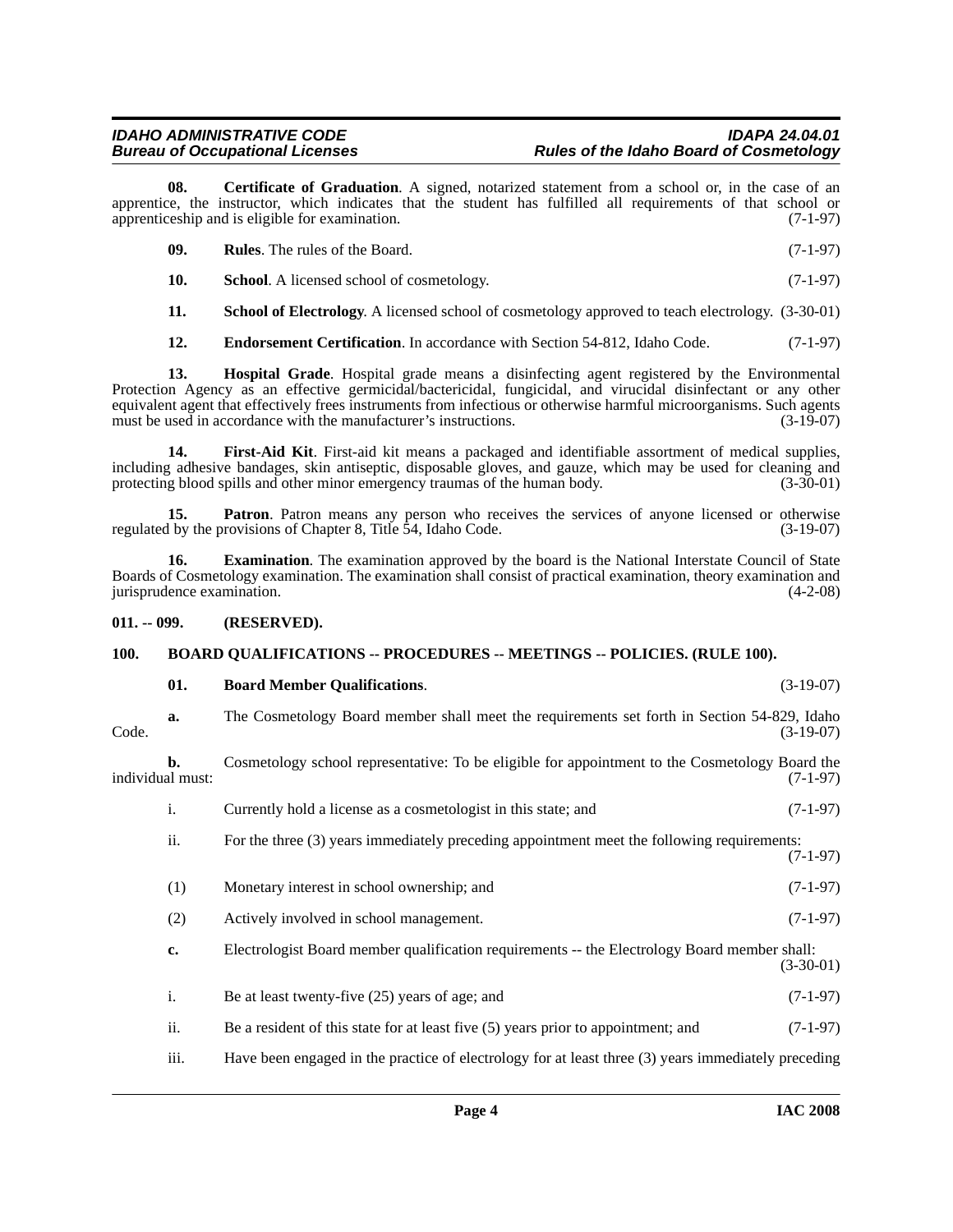<span id="page-4-5"></span><span id="page-4-4"></span><span id="page-4-2"></span><span id="page-4-1"></span><span id="page-4-0"></span>

|               | appointment; and               |                                                                                                                                         | $(3-30-01)$ |
|---------------|--------------------------------|-----------------------------------------------------------------------------------------------------------------------------------------|-------------|
|               | iv.                            | Be a licensed electrologist under the provisions of this act.                                                                           | $(3-30-01)$ |
|               | 02.                            | <b>Board Meetings - Dates - Places.</b>                                                                                                 | $(7-1-97)$  |
|               | a.                             | The Board shall meet at least three (3) times a year in regular session beginning on the first Monday<br>of February, June and October. | $(7-1-97)$  |
|               | b.                             | Board meetings will be held in Boise, Idaho, at the Bureau.                                                                             | $(7-1-97)$  |
|               | c.<br>a majority of the Board. | Dates and places of board meetings may be changed and other meetings scheduled by the action of                                         | $(7-1-97)$  |
| $101. - 124.$ |                                | (RESERVED).                                                                                                                             |             |
| 125.          |                                | FEES (RULE 125).<br>Fees are established in accord with Section 54-818, Idaho Code, as follows:                                         | $(7-1-97)$  |
|               | 01.                            | <b>Original Permits, Licenses, and Annual Renewals.</b>                                                                                 | $(3-30-01)$ |
|               | a.                             | Cosmetological establishment, original license - Fifty dollars (\$50).                                                                  | $(3-30-01)$ |
|               | b.                             | Cosmetological establishment, annual renewals - Thirty-five dollars (\$35).                                                             | $(3-18-99)$ |
|               | c.                             | Retail cosmetics Dealer, original license - Fifty dollars (\$50).                                                                       | $(3-30-01)$ |
|               | d.                             | Retail cosmetics dealer, annual renewals - Thirty-five dollars (\$35).                                                                  | $(3-18-99)$ |
|               | e.                             | Makeover or glamour photography business, original license - Fifty dollars (\$50).                                                      | $(3-30-01)$ |
|               | f.                             | Makeover or glamour photography business, annual renewals - Thirty-five dollars (\$35). (3-18-99)                                       |             |
|               | g.                             | Domestic school of cosmetology, original license - Five hundred dollars (\$500).                                                        | $(3-30-01)$ |
|               | h.                             | Domestic school of cosmetology, annual renewals - One hundred fifty dollars (\$150).                                                    | $(7-1-97)$  |
|               | i.                             | Registered cosmetologist, original license/annual renewals - Twenty dollars (\$20).                                                     | $(4-9-09)$  |
|               | j.                             | Nail technician, original license/annual renewals - Twenty dollars (\$20).                                                              | $(4-9-09)$  |
|               | k.                             | Apprentice, original license (no renewal fees required) - Twenty dollars (\$20).                                                        | $(7-1-97)$  |
|               | l.                             | Instructor, original license/annual renewals - Twenty-five dollars (\$25).                                                              | $(4-9-09)$  |
|               | m.                             | Electrologist, original license/annual renewals - Twenty dollars (\$20).                                                                | $(4-9-09)$  |
|               | n.                             | Esthetician, original license/annual renewals - Twenty dollars (\$20).                                                                  | $(4-9-09)$  |
|               | 0.                             | Haircutter, original license/annual renewals - Twenty dollars (\$20).                                                                   | $(4-9-09)$  |
|               | p.                             | Endorsement fee - One hundred dollars (\$100).                                                                                          | $(3-30-01)$ |
|               | q.                             | Temporary permit to demonstrate and teach - Ten dollars (\$10).                                                                         | $(3-30-01)$ |
|               |                                |                                                                                                                                         |             |

<span id="page-4-3"></span>**02. Examination Fees**. An examination fee of seventy-five dollars (\$75) shall be required for each examination administered by the Board. The fee for those examinations administered by a third party administrator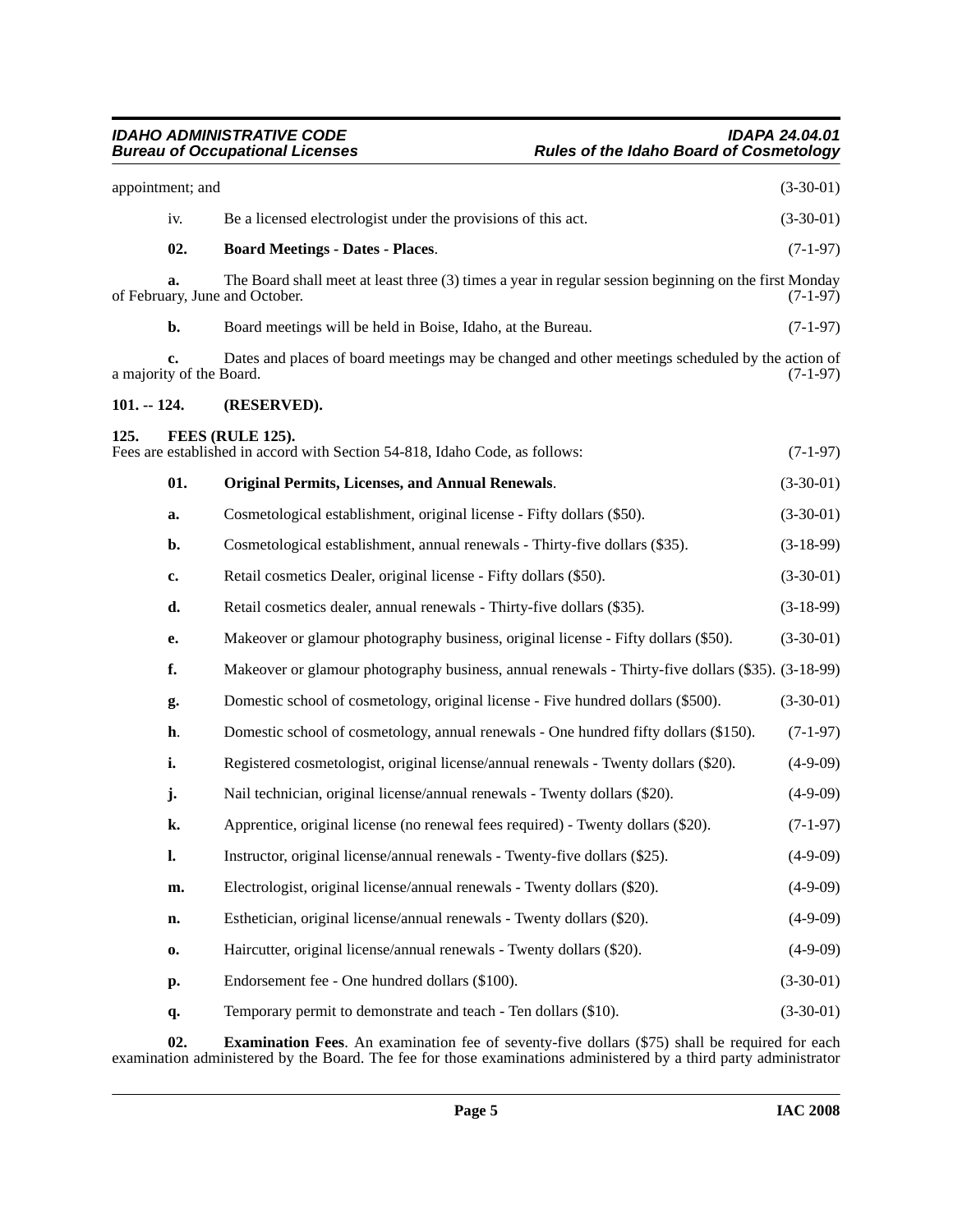shall be that fee determined by the administrator and shall be paid directly to the administrator by the applicant. (3-19-07)

<span id="page-5-14"></span><span id="page-5-13"></span><span id="page-5-12"></span>**03. Fees Shall Not Be Prorated or Returnable**. Fees shall not be prorated or returnable. (7-1-97)

### <span id="page-5-0"></span>**126. -- 149. (RESERVED).**

### <span id="page-5-1"></span>**150. REQUIREMENTS FOR LICENSURE BY ENDORSEMENT (RULE 150).**

**01. Filing Application**. Applicants for license by endorsement under the provisions of Section 54-812, bde, shall file an application on forms provided by the Board; and (7-1-97) Idaho Code, shall file an application on forms provided by the Board; and

**a.** Furnish proof of current license in another state, territory, possession or country, having requirements equal to the requirements of Idaho; or  $(7-1-97)$ 

**b.** Document by sworn affidavit attesting to having worked in a cosmetology establishment for three (3) years of practical experience under licensure within the five (5) years immediately preceding application.

(3-30-01)

<span id="page-5-11"></span>**02. Certification of Licensure**. Certification of licensure must be completed and submitted directly to the Board by the licensing agency of the other state, territory, possession or country, and filed in the office of the Board with the application for license and required fee. (3-8-02) Board with the application for license and required fee.

<span id="page-5-9"></span>**03. Application Must Be Accompanied by Proof of Meeting Educational Requirements**. Application for license by endorsement must be accompanied by proof of the applicant having met the educational requirements as set forth in Section 54-805. Idaho Code. requirements as set forth in Section 54-805, Idaho Code.

<span id="page-5-15"></span>**04. Submit Proof of Birth**. Endorsement applicants must furnish a copy of their birth certificate or other acceptable proof of birth. (7-1-97)

<span id="page-5-8"></span>**05. Application Must Be Accompanied by Endorsement Fee and Original License Fee**. Applications for license by endorsement must be accompanied by the endorsement fee and the original license fee. If the Board finds that the applicant is ineligible for license by endorsement, but is eligible for license by examination, the endorsement fee shall be utilized as the examination fee, and the applicant permitted to take the examination.

(3-30-01)

### <span id="page-5-2"></span>**151. -- 175. (RESERVED).**

### <span id="page-5-6"></span><span id="page-5-3"></span>**176. APPLICATION AND FEE FOR PERMIT TO DEMONSTRATE OR TEACH COSMETOLOGY. (RULE 176).**

Application and fee for permit to demonstrate or teach cosmetology shall be made by the sponsoring agent on forms furnished by the Board and must be received in that office at least seven (7) days prior to the date of demonstration or instruction. The applicant shall include the name, address, license number, and the state, territory, possession, or country of licensure, and a ten dollar (\$10) fee for each person who shall demonstrate or instruct. The permit fee shall not be required for those persons holding a current personal Idaho license issued by the Board. Said demonstration or instruction shall not commence until the permit is received by the applicant. The permit shall be available for inspection by the Board or its agent at the location of said demonstration or instruction. The applicant shall be required to inform each person of the sanitary rules for shops and schools prior to said demonstration, or instruction.

(3-8-02)

### <span id="page-5-4"></span>**177. -- 199. (RESERVED).**

### <span id="page-5-10"></span><span id="page-5-5"></span>**200. APPLICATIONS (RULE 200).**

<span id="page-5-7"></span>**01. Application for License by Examination**. Application for license by examination shall be made on forms furnished by the Board.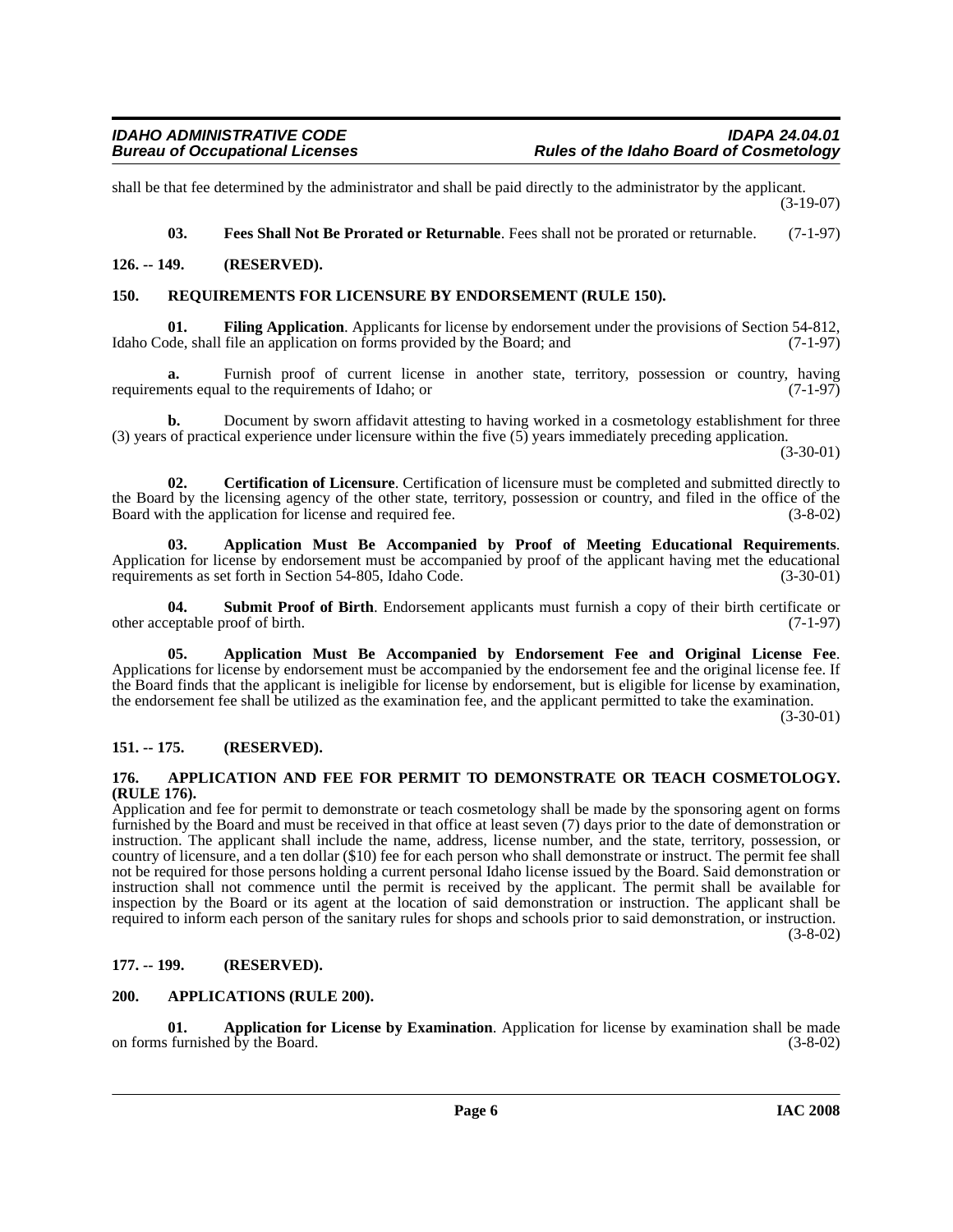Applicant. Each applicant for licensure by examination shall be required to submit to the Board an quired fees and submit or facilitate the submission of the following: (7-1-08)<sup>T</sup> application, the required fees and submit or facilitate the submission of the following;

|             | b.               | Records.                                                                                | $(7-1-08)T$ |
|-------------|------------------|-----------------------------------------------------------------------------------------|-------------|
|             | i.               | The official record of instruction;                                                     | $(7-1-08)T$ |
|             | ii.              | A signed and notarized certificate of graduation;                                       | $(3-8-02)$  |
| equivalent; | $\cdots$<br>111. | Proof of the required high school education (pursuant to Section 54-805, Idaho Code) or | $(7-1-08)T$ |
|             | iv.              | Acceptable verification of applicants age; and                                          | $(7-1-08)T$ |
|             | V.               | Examination scores.                                                                     | $(7-1-08)T$ |

<span id="page-6-3"></span>**02. Applications Must Be Complete to Be Accepted**. Applications shall not be considered complete and accepted until all required information, documents, and fees are received by the Board. (3-8-02)

**03. Examination**. Proof of successful passage of a practical and written examination as approved by the Board.  $(4-2-08)$ 

### <span id="page-6-10"></span><span id="page-6-7"></span>**04. Out of State Applicants**. (3-8-02)

**a.** Applicants not completing their instruction in Idaho and currently licensed in another state, territory, possession or country, must also document their other licensure and provide verification of practical experience, in addition to the required application and fees. (3-8-02)

**b.** Applicants not currently licensed in another state, territory, possession or country must provide certified documentation of all instruction received. Records of instruction must be received by the Board directly from the applicable regulatory agency or the facility that provided the instruction. (3-8-02) from the applicable regulatory agency or the facility that provided the instruction.

<span id="page-6-9"></span>Lack of Activity. Applications on file with the Board where an applicant has failed to respond to a Board request or where the applications have lacked activity for five (5) consecutive years shall be deemed denied and shall be terminated upon thirty (30) days written notice unless good cause is established to the Board. (7-1-08)T

### <span id="page-6-0"></span>**201. -- 249. (RESERVED).**

### <span id="page-6-6"></span><span id="page-6-1"></span>**250. ESTABLISHING EQUIVALENCY IN LIEU OF THE REQUIRED HIGH SCHOOL EDUCATION (RULE 250).**

The Board will accept the following tests and degrees as being equivalent in lieu of the required high school education (pursuant to Section 54-805, Idaho Code). (4-2-08)

<span id="page-6-8"></span>**01.** GED Test. The General Educational Development (G.E.D.) Tests approved by the Department of Education, when an applicant receives an average cutting score of not less than forty-five  $(4\overline{5})$ , with no category below a cutting score of forty  $(40)$ .  $(3-30-01)$ below a cutting score of forty  $(40)$ .

**02. Equivalent Test**. Any test approved by the Department of Education to establish education equivalency shall be approved by the Board when an applicant receives a score approved by the Department of Education as meeting the equivalency requirement. (5-3-03) Education as meeting the equivalency requirement.

<span id="page-6-5"></span><span id="page-6-4"></span>**03. Degrees**. An associates, bachelors, or graduate degree from an accredited college or university.

(4-2-08)

### <span id="page-6-2"></span>**251. -- 299. (RESERVED).**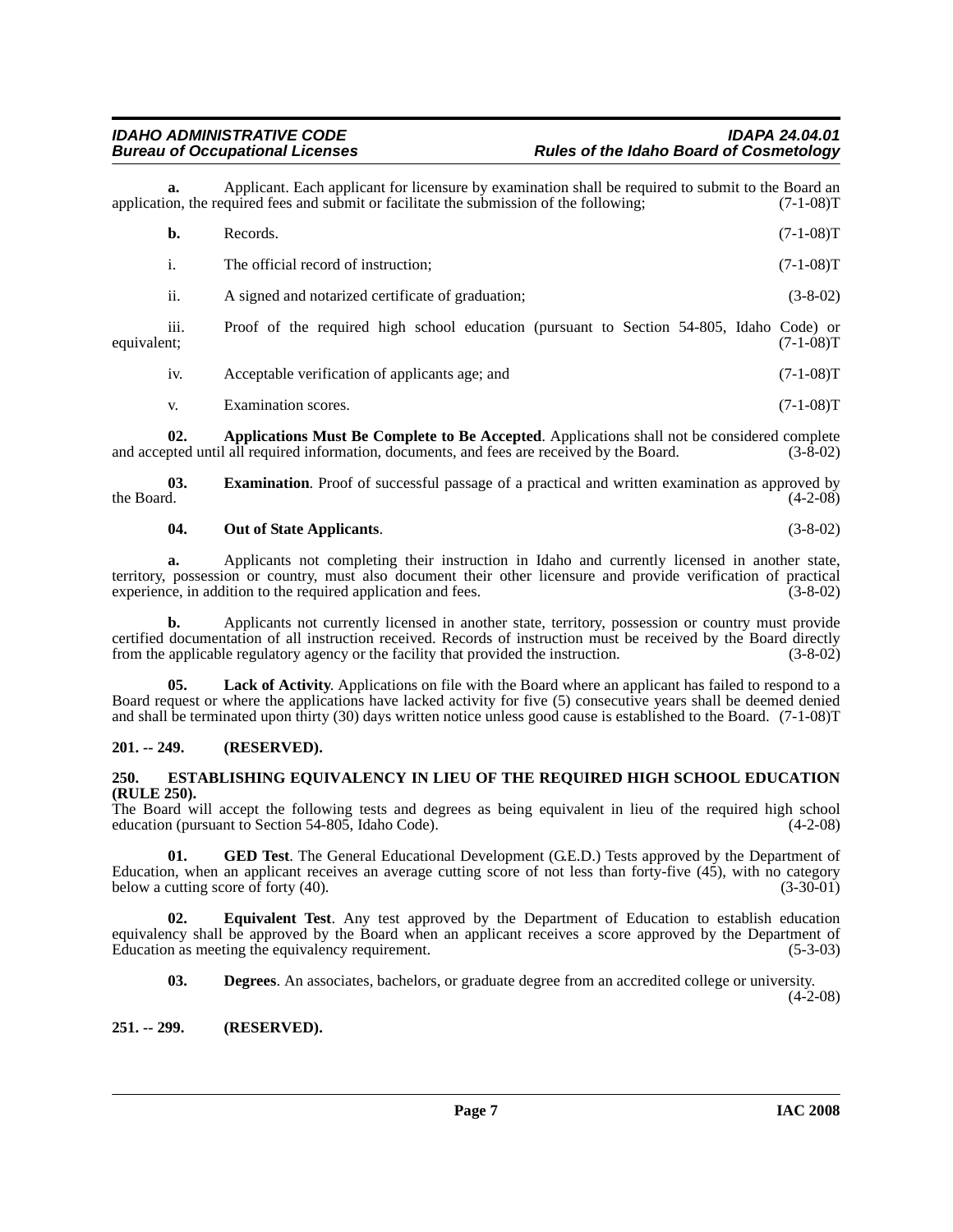### <span id="page-7-4"></span><span id="page-7-0"></span>**300. LICENSURE AND OPERATION OF PRIMARY AND CONTIGUOUS ESTABLISHMENTS (RULE 300.)**

<span id="page-7-1"></span>**01. Applications**. Application for establishment license shall be made on forms furnished by the Board. The fully completed application form, with the required fees, must be submitted to the Board and a license issued prior to the opening or operation of any cosmetological establishment. (7-1-97)

**02. Primary Establishment License**. A primary establishment license may be issued and annually renewed only under the following condition:  $(7-1-97)$ 

<span id="page-7-5"></span>**a.** Compliance with Subsection 300.01; and (7-1-97)

**b.** There is a clearly defined and designated working floor space of adequate dimension to allow the safe and sanitary practice of any one (1) or combination of defined practices of cosmetology for all individual stations that may be in operation in addition to any restroom and access areas; and (5-3-03)

**c.** There is an approved hot and cold running water source and drainage system that is available to any contiguous cosmetology establishment or barber shop that may exist; and must be within the perimeters of the licensed establishment and separate from the toilet facilities. (7-1-97)

**d.** The licensed area does not overlap any portion of a contiguous or other primary establishment ed area: and (7-1-97) designated area; and

**e.** There is access to restroom facilities from within the building in which the primary establishment is located and which shall be accessible from the primary area and to all contiguous establishments. Said restroom facilities shall contain an approved hot and cold running water source and approved drainage system. Said water source shall be in addition to the work area facilities. (7-1-97)

**f.** All primary areas shall be connected by an access area not less than three (3) feet wide and said access shall not be part of any contiguous establishment's designated area. (7-1-97)

**03. Contiguous Establishment License**. A contiguous establishment license may be issued and annually renewed only under the following condition: (7-1-97)

<span id="page-7-3"></span>**a.** Compliance with Subsection 300.01; and (7-1-97)

**b.** The licensed area is contiguous to an area licensed as a primary cosmetology establishment or barber shop and which is accessible from the primary area by not less than a three (3) foot wide access area; and

(7-1-97)

**c.** The licensed area does not overlap any portion of a primary or other contiguous establishments' designated area. "Overlap" will not include the cooperative or joint use of "common areas" such as shampoo bowls, restrooms, entrance or reception areas or the like, which are physically located within the designated licensed area of the primary shop but which are not within the designated licensed area of any contiguous shop. As these common areas are within the designated area licensed by the primary establishment, the holder of the primary license will be responsible for any violations which occur there: and (7-1-97) responsible for any violations which occur there; and

The licensed contiguous shop area shall provide adequate dimension to allow the safe and sanitary practice of any one (1) or combination of the defined practices of cosmetology for all individual stations that may be in operation; and (5-3-03) in operation; and

<span id="page-7-2"></span>**e.** There is access to restrooms from within the building. (7-1-97)

**04. Businesses Other Than Cosmetological Establishments or Barber Shops**. Businesses other than cosmetological establishments or barber shops, and living quarters shall be separate and apart. Home establishments must provide a separate outside entrance directly into the establishment and substantial partitions or walls shall extend from the floor to not less than seven (7) feet high, separating the establishment from adjoining rooms used for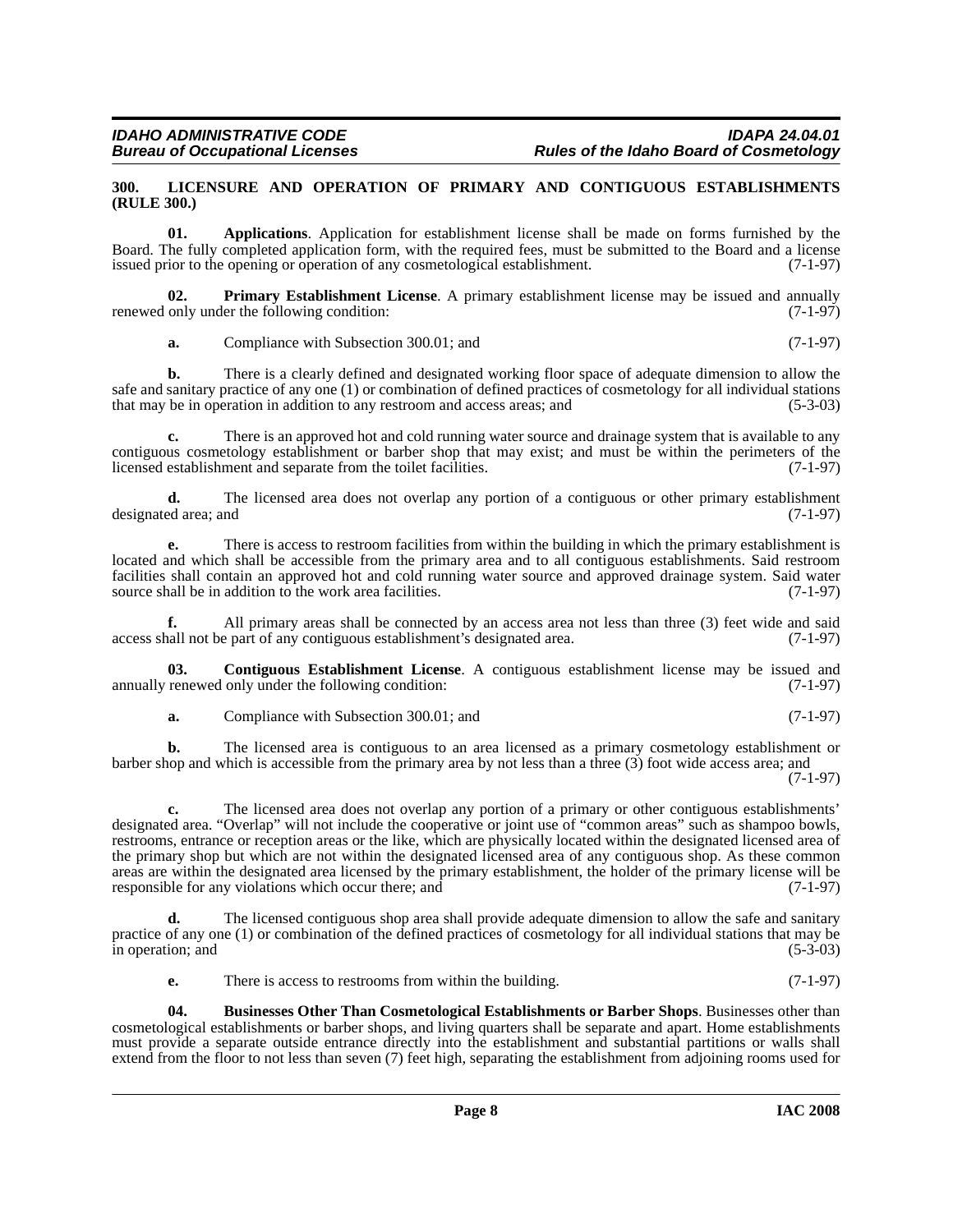business or domestic purposes. All doors to an establishment from adjacent rooms shall be closed. (7-1-97)

<span id="page-8-4"></span>**05. Adequate Toilet Facilities**. Adequate toilet facilities shall be conveniently located and accessible from within the building where the establishment is located. (7-1-97)

<span id="page-8-7"></span>**06. Conditions for Issuance**. No cosmetological establishment license may be issued which includes ups all or any portion of an existing establishment license. (7-1-97) or overlaps all or any portion of an existing establishment license.

### <span id="page-8-8"></span><span id="page-8-0"></span>**301. COSMETOLOGICAL ESTABLISHMENT CHANGES IN - OWNERSHIP - LOCATION - LICENSURE REQUIREMENTS (RULE 301).**

<span id="page-8-6"></span>**01. Change of Ownership or Location**. Whenever a change of ownership or fixed location of an establishment occurs, an original license fee must be paid and compliance with all rules concerning a new establishment must be met, before a new license will be issued. In the event of the relocation of a contiguous establishment within the same primary establishment, an original license fee shall not be required provided the contiguous establishment is currently licensed at the time of the relocation. LICENSES ARE NOT TRANSFERABLE. (5-3-03) TRANSFERABLE.

<span id="page-8-5"></span>**02. Board Must Be Informed of All Changes**. The Board must be informed in writing of any and all changes of ownership and location of establishments.

<span id="page-8-9"></span>**03. Deletion of an Owner**. Deletion of an owner in a multiple ownership may be effected by filing a tatement with the Board signed by the person withdrawing and/or the remaining owner(s). (7-1-97) written statement with the Board signed by the person withdrawing and/or the remaining owner(s).

<span id="page-8-13"></span>**04. Transfer of Owner**. If the transfer involves change of corporate structure or deleting one (1) or more owners, a written notarized statement signed by all former owners as registered with the Board shall be accepted. If the existing establishment license has expired, the procedure as set forth in Subsection 300.01 shall be followed. (7-1-97) followed. (7-1-97)

<span id="page-8-3"></span>**05. Addition of an Owner**. Addition of an owner to multiple ownership constitutes a change in ip and the requirements for a new establishment apply. (7-1-97) ownership and the requirements for a new establishment apply.

<span id="page-8-12"></span>**06. Supervision in an Establishment**. A properly licensed establishment must operate under proper supervision, refer to Section 54-803, Idaho Code. (7-1-97)

**07. Out of Business**. Whenever any shop ceases operation at the licensed location, the owner(s) or authorized agent of the shop shall notify the Board by submitting either: (5-3-03)

**a.** A signed letter advising that the shop is out of business; or (5-3-03)

**b.** The establishment license bearing the signature of the owner(s) or authorized agent and marked out-of-business. (5-3-03)

**08.** License Status. A new primary or contiguous establishment license will not be issued for any that is currently licensed as an establishment at the time of application. (5-3-03) location that is currently licensed as an establishment at the time of application.

### <span id="page-8-1"></span>**302. -- 399. (RESERVED).**

### <span id="page-8-11"></span><span id="page-8-2"></span>**400. REQUIREMENTS FOR LICENSURE BY EXAMINATION - GENERAL. (RULE 400).**

**01. Requirements**. Applicants for license by examination must complete an application (Refer to Rule 200) and file it with the Board, along with proof of successfully passing the approved examination with a score of at least seventy-five percent (75%) and a completed certificate of graduation submitted to the Board by the school.

(4-2-08)

<span id="page-8-10"></span>**02. If Applicant Is From Another State**. If applicant is from another state, territory, possession, or country, and is ineligible for license by endorsement, proof of having a current license in good standing and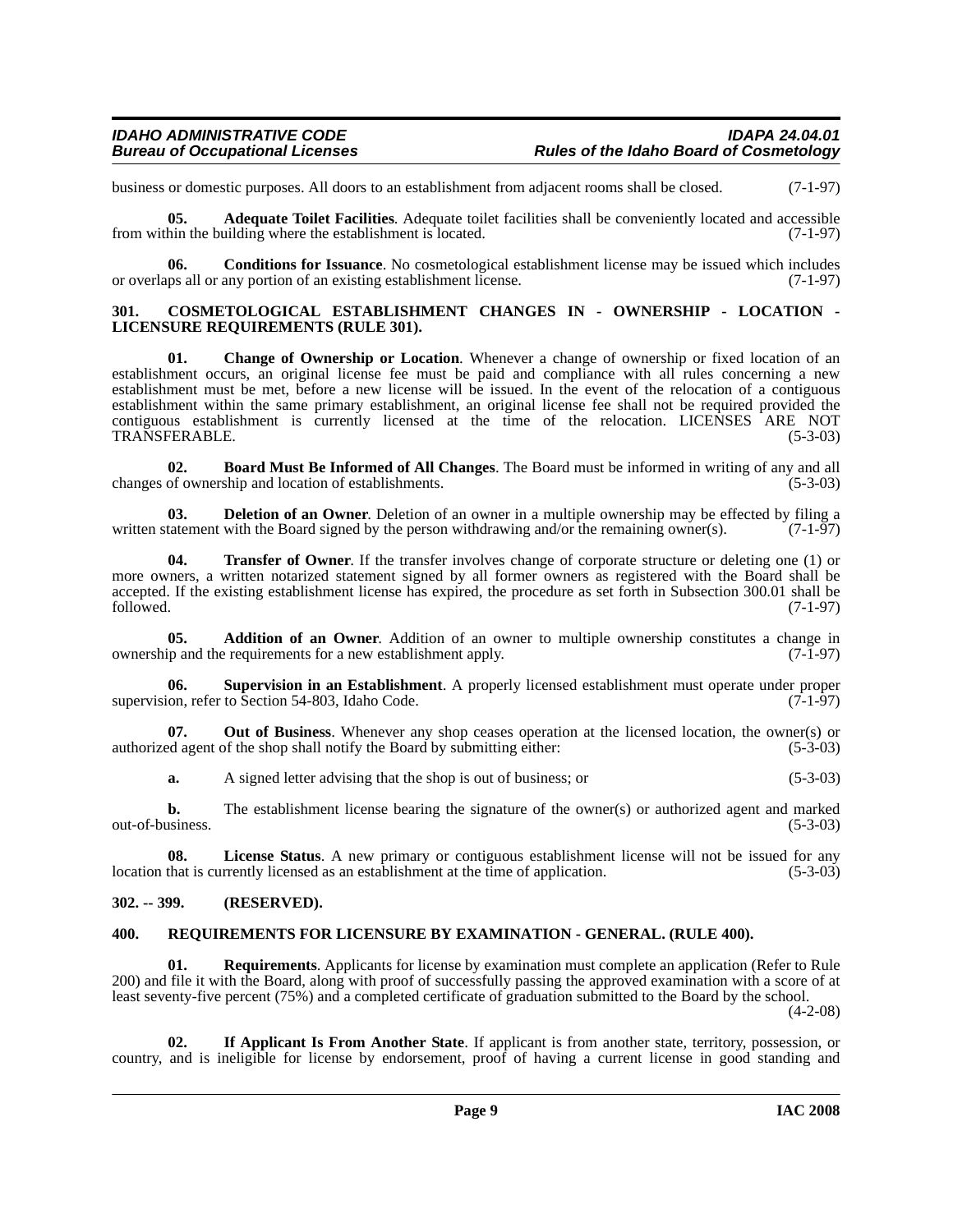instruction equivalent to the foregoing requirements must be submitted to the Board (Refer to Rule 200). (3-30-01)

### <span id="page-9-5"></span><span id="page-9-0"></span>**401. COSMETOLOGY REQUIREMENTS FOR LICENSURE BY EXAMINATION. (RULE 401).**

<span id="page-9-12"></span>**01. Filing of Record of Instruction**. Applicant must file Record of Instruction covering: two thousand (2,000) hours of instruction as a student, or four thousand (4,000) hours of instruction as an apprentice. (3-30-01)

**Credit for Instruction**. Credit for instruction as a student or apprentice will be given for each year of practical experience under licensure in another state, territory, possession, or country as follows: (3-30-01)

<span id="page-9-7"></span>**a.** Two hundred (200) hours as a student, or four hundred (400) hours as an apprentice. (3-30-01)

**b.** Credit will be allowed only on six (6) month experience increments. (7-1-97)

### <span id="page-9-15"></span>**03. Hours Credit Toward Licensure**. (7-1-97)

**a.** A licensed nail technician shall be given credit of two hundred fifty (250) hours toward the required two thousand (2000) hours for a cosmetology course or five hundred (500) hours toward the required four thousand (4,000) hours as a cosmetology apprentice. (7-1-97)

**b.** A licensed esthetician shall be given credit of two hundred fifty (250) hours toward the required sand (2000) hours for a cosmetology course. two thousand (2000) hours for a cosmetology course.

**c.** A licensed haircutter shall be given credit of two hundred fifty (250) hours toward the required two thousand (2000) hours for a cosmetology course. (3-19-07)

**d.** A nail technician student (not licensed) may receive eighty percent (80%) of accumulated hours, ore than two hundred fifty (250) hours, as credit toward a student cosmetology course. (7-1-97) but no more than two hundred fifty (250) hours, as credit toward a student cosmetology course.

**e.** An esthetician student (not licensed) may receive eighty percent (80%) of accumulated hours, but than two hundred fifty (250) hours as credit toward a student cosmetology course. (7-1-97) no more than two hundred fifty (250) hours as credit toward a student cosmetology course.

**f.** A haircutter student (not licensed) may receive eighty percent (80%) of accumulated hours, but no more than two hundred fifty (250) hours, as credit toward a student cosmetology course. (3-19-07)

### <span id="page-9-1"></span>**402. -- 406. (RESERVED).**

### <span id="page-9-10"></span><span id="page-9-2"></span>**407. ELECTROLOGY REQUIREMENTS FOR LICENSURE BY EXAMINATION (RULE 407).**

<span id="page-9-13"></span>**01. Filing of Record of Instruction**. Applicant must file Record of Instruction covering eight hundred  $(800)$  hours as a student, or one thousand six hundred  $(1,600)$  hours as an apprentice.  $(3-30-01)$ 

**02. Credit Given for Instruction**. Credit given for instruction will be eighty (80) hours as a student, or one hundred sixty (160) hours as an apprentice, for each year of practical experience under licensure in another state, territory, possession, or country. (3-30-01)

<span id="page-9-8"></span><span id="page-9-6"></span>**03. Credit for Experience**. Credit for experience will be allowed only in full six (6) month increments. (7-1-99)

### <span id="page-9-3"></span>**408. -- 412. (RESERVED).**

### <span id="page-9-11"></span><span id="page-9-4"></span>**413. ESTHETICS REQUIREMENTS FOR LICENSURE BY EXAMINATION (RULE 413).**

**01.** Filing of Record of Instruction. Applicant must file Record of Instruction covering six hundred (using as a student, or one thousand two hundred (1,200) hours as an apprentice. (3-8-02) (600) hours as a student, or one thousand two hundred  $(1,200)$  hours as an apprentice.

<span id="page-9-14"></span><span id="page-9-9"></span>**02.** Credit Given for Instruction. Credit given for instruction as a student will be sixty (60) hours as a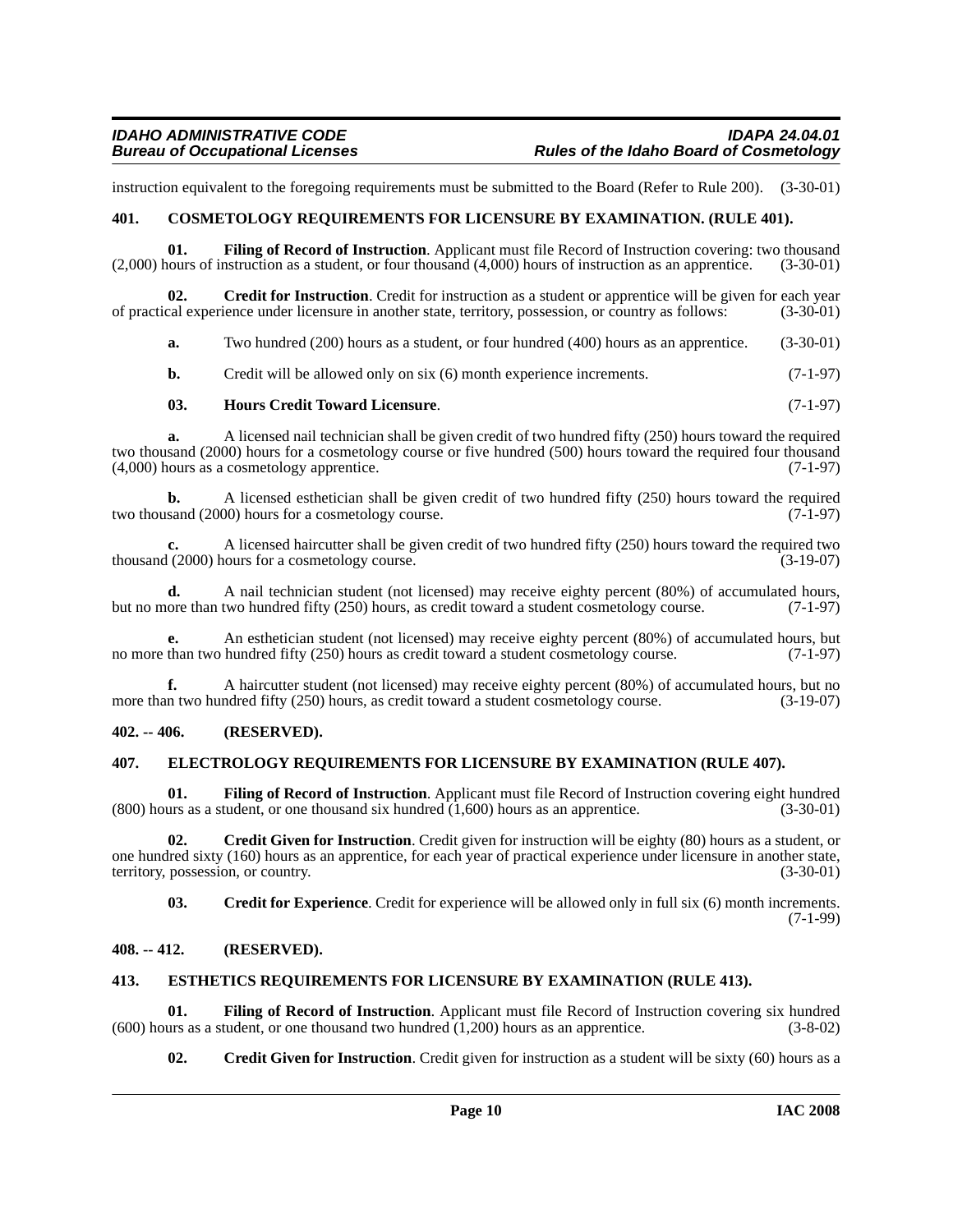student, or one hundred twenty (120) hours as an apprentice, for each year of practical experience under licensure in another state, territory, possession, or country. (3-8-02) another state, territory, possession, or country.

<span id="page-10-14"></span>**03.** Six Month Allowance for Credit. Credit for experience will be allowed only in full six (6) month increments. (7-1-99) increments. (7-1-99)

### <span id="page-10-0"></span>**414. -- 418. (RESERVED).**

### <span id="page-10-12"></span><span id="page-10-1"></span>**419. NAIL TECHNOLOGY REQUIREMENTS FOR LICENSURE BY EXAMINATION (RULE 419).**

<span id="page-10-10"></span>**01. Filing of Record of Instruction**. Applicant must file Record of Instruction covering four hundred (400) hours as a student, or eight hundred (800) as an apprentice. (3-8-02)

<span id="page-10-8"></span>**02. Credit Given for Instruction**. Credit given for instruction as a student will be forty (40) hours as a student, or eighty (80) hours as an apprentice, for each year of practical experience under licensure in another state, territory, possession or country. (3-8-02)

<span id="page-10-15"></span>**03. Six Month Allowance for Credit**. Credit will be allowed only on six (6) month experience increments.  $(7-1-97)$ 

<span id="page-10-11"></span>**04. Hours Credit Toward Licensure**. One seventh (1/7) of cosmetology student training hours may be toward nail technology instruction requirements. (3-30-01) credited toward nail technology instruction requirements.

### <span id="page-10-2"></span>**420. -- 424. (RESERVED).**

### <span id="page-10-3"></span>**425. HAIRCUTTER REQUIREMENTS FOR LICENSURE BY EXAMINATION (RULE 425).**

**01. Filing of Record of Instruction**. Applicant must file Record of Instruction covering nine hundred  $(900)$  hours as a student.

**02.** Credit Given for Instruction. Credit given for instruction as a student will be ninety (90) hours as a student for each year of practical experience under licensure in another state, territory, possession or country.

(3-19-07)

**03. Six Month Allowance for Credit**. Credit will be allowed only on six (6) month experience increments.  $(3-19-07)$ 

**04. Hours Credit Toward Licensure**. One-seventh (1/7) of cosmetology student training hours may be credited toward haircutter instruction requirements. (3-19-07)

### <span id="page-10-4"></span>**426. -- 449. (RESERVED).**

### <span id="page-10-9"></span><span id="page-10-5"></span>**450. EXAMINATIONS - GENERAL (RULE 450).**

Examination for licensure shall consist of both a practical and written examination for each of those disciplines included in Chapter 8, Title 54, Idaho Code. (5-3-03) included in Chapter 8, Title 54, Idaho Code.

<span id="page-10-17"></span>**01. Written Examination**. The written examination will be the national examination provided by the National Interstate Council of State Boards of Cosmetology (NIC). (7-1-08)T

<span id="page-10-16"></span>**02. The Practical Examination**. The practical examination will be the NIC examination specific to the discipline for which licensure is sought. (5-3-03)

### <span id="page-10-6"></span>**451. -- 499. (RESERVED).**

### <span id="page-10-13"></span><span id="page-10-7"></span>**500. RULES OF SCHOOLS OF COSMETOLOGY (RULE 500).**

Section 54-808, Idaho Code, provides for the rules of schools of cosmetology. Supplementing this section, the Board adopts the following rules: (7-1-97)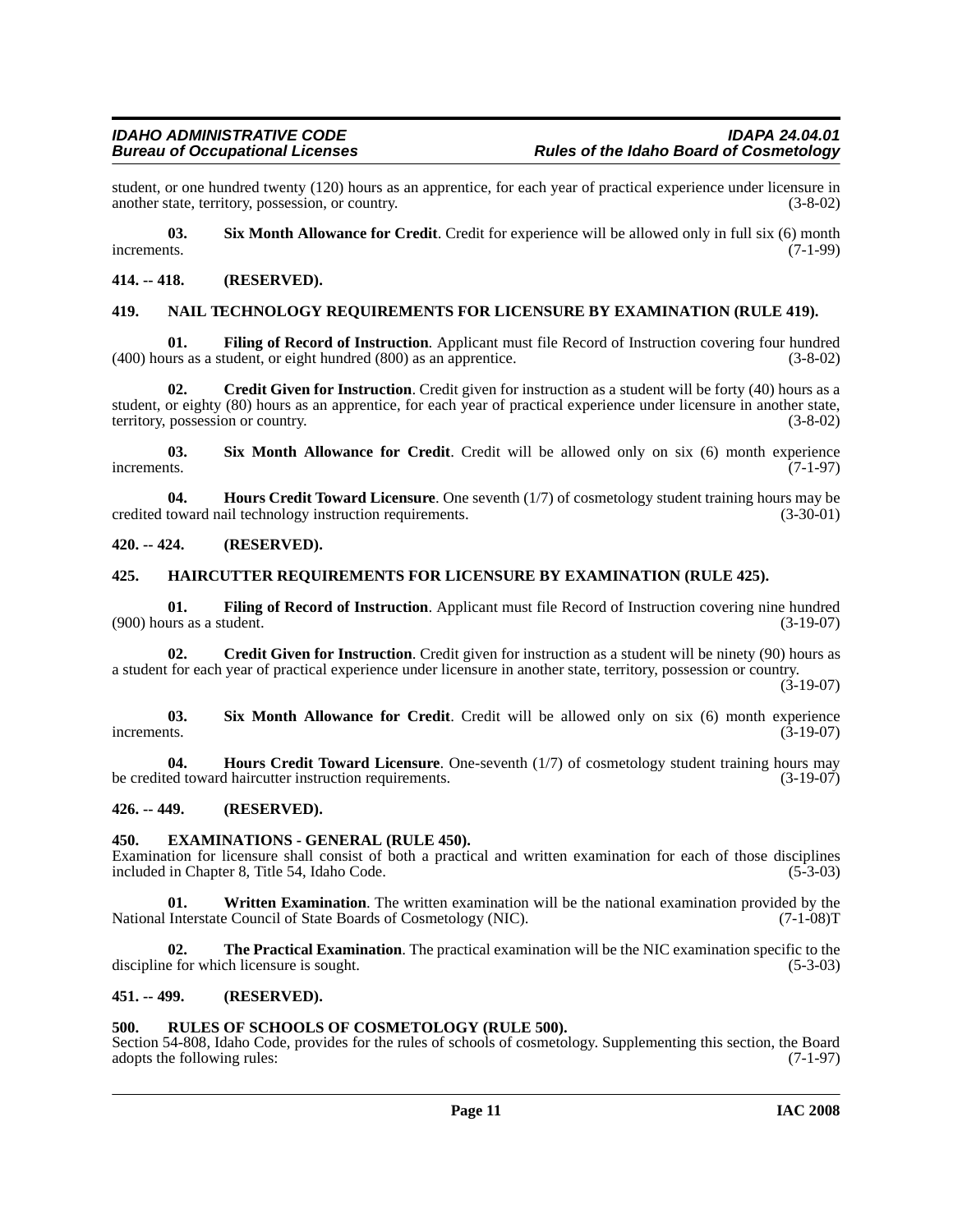<span id="page-11-2"></span>**01. Application Before Opening and Operating a School**. No school of cosmetology will be opened and/or operated until the Board has issued its approval and a valid license has been received by the school. See Section 54-806, Idaho Code. Application for a school license shall be made on forms furnished by the Board. The fully completed application to operate a school, with the required fee, shall be submitted to the Board. (3-30-01)

**a.** As soon as practicable, upon receipt of said application, the Board or its designated agent, will cause the school to be inspected. Based on this inspection, a recommendation for the issuance or rejection of a license will be made and a decision entered, within a reasonable time not to exceed thirty (30) days, after said application has been received. (7-1-97)

**b.** All new schools applying for license must have one thousand eight hundred (1,800) square feet of chools approved to teach electrology refer to Rule 550. (7-1-99) space. Schools approved to teach electrology refer to Rule 550.

**c.** All new schools must be separated completely from establishments and have no connecting s. (3-30-01) entrances. (3-30-01)

<span id="page-11-0"></span>**02. Adequate Space**. Schools provide adequate space for the number of students to be trained in said schools. An additional forty (40) square feet of floor space shall be provided in excess of the minimum one thousand eight hundred (1800) square feet required for each student enrolled over twenty (20) students. (7-1-97)

<span id="page-11-1"></span>**03. Annual Review of Curriculum and Catalog**. Schools must provide a curriculum and catalog to the Board. Schools must provide a curriculum and catalog to the Board for review on an annual basis. Curricula must be submitted at the time of license renewal. If there are no changes in the curriculum or catalog during the previous year, the school may submit a letter of explanation to the Board. (7-1-97)

**04. Minimum Hours of Instruction**. Students shall not be permitted to render any clinical service to until students have completed at least five percent (5%) of the required hours of instruction. (3-19-07) patrons until students have completed at least five percent  $(5%)$  of the required hours of instruction.

<span id="page-11-4"></span><span id="page-11-3"></span>**05.** Records Required. Records required of schools of cosmetology: (7-1-97)

**a.** Schools shall maintain records for each student as established by schools' policy and procedures which will show daily attendance and academic grades of instructional progress. (3-30-01)

**b.** Progress records shall be signed and dated by the student and school official. A copy of the signed and dated monthly record shall be provided to the student. The school shall maintain the records for a period of five (5) years following completion or termination of the student instruction. These records are subject to inspection by the Board at any time.  $(7-1-08)T$ the Board at any time.

**c.** When a student's course of instruction at a school has been completed or terminated, the completed operations, and number of hours of instruction are to be recorded by the school on the Record of Instruction Form. This form is to be maintained by the school for a period of five (5) years from completion or termination date.

 $(7-1-08)T$ 

**d.** Schools shall maintain on the premises proof of student meeting education requirements. Schools must maintain proof of student having satisfactorily completed two (2) years of high school (tenth grade) or having equivalent education. If student is a high school graduate, schools may accept a photostatic copy of the high school diploma or transcript. A letter written on high school stationary, signed by an officer of the high school, may be accepted to verify student's satisfactory completion of the tenth grade and eligibility to commence the eleventh grade.  $(7-1-97)$ 

**e.** Proof of age must be submitted. Schools must maintain on their premises proof of students compliance with minimum age requirement. Acceptable proof of birth date will be a copy of the student's birth certificate, a passport, military identification, drivers license or other similar form of documentation. (7-1-97)

**f.** Schools shall have a written (published) attendance policy. (7-1-08)T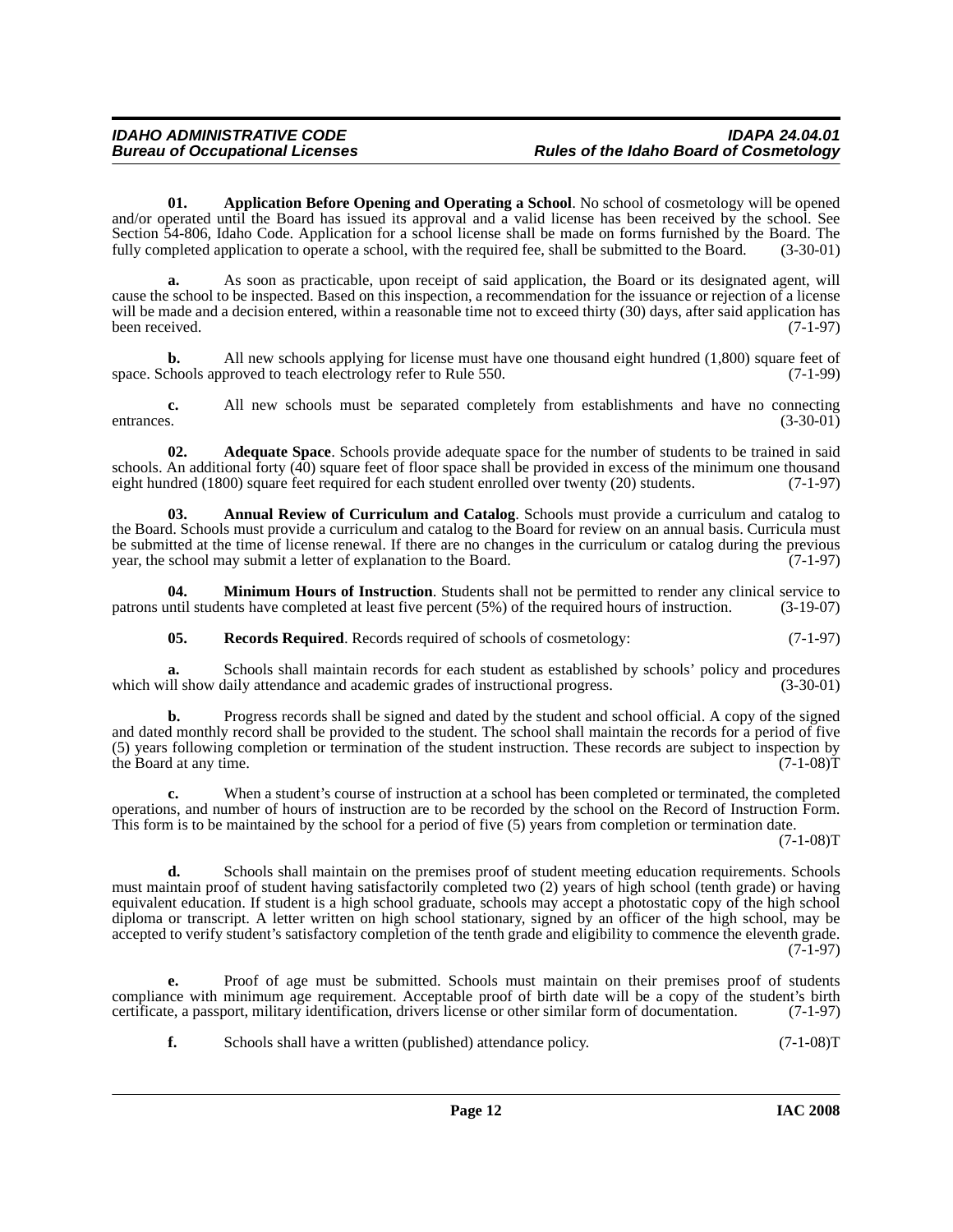<span id="page-12-9"></span>**06.** Record of Instruction. A record of the operations completed by each student shall be maintained de the following: (3-30-01) and include the following:

**a.** Creative hair styling which shall include hair styles, wet sets/styling, thermal styles, fingerwaving, braiding/free styling; (3-30-01) (3-30-01)

| $\mathbf{b}$ . | Scalp Treatments;                                                  | $(3-30-01)$ |
|----------------|--------------------------------------------------------------------|-------------|
| c.             | Permanent Waves (All Methods);                                     | $(3-30-01)$ |
| d.             | Haircutting/shaping which shall include scissor and razor/clipper; | $(3-30-01)$ |
| e.             | Bleaching;                                                         | $(3-30-01)$ |
| f.             | Tinting;                                                           | $(3-30-01)$ |
| g.             | Semi Permanent/Temporary Color;                                    | $(3-30-01)$ |
| h.             | Frosting/Highlights;                                               | $(7-1-08)T$ |
| i.             | Facials which shall include plain, makeup and arches;              | $(3-30-01)$ |
| j.             | Manicures which shall include plain and oil;                       | $(3-30-01)$ |
| k.             | Pedicures; and                                                     | $(3-30-01)$ |
| 1.             | Artificial Nails.                                                  | $(3-30-01)$ |

<span id="page-12-6"></span>**07. Discontinuance of School**. If a school discontinues to operate as a school, records of instruction covering all students attending said school at the time of discontinuance or prior thereto, must be provided to the student(s). (7-1-08)T student(s). (7-1-08)T

<span id="page-12-7"></span>**08. Out-of-State Applicants**. Applicants who have received instruction in out-of-state schools and who wish to complete instruction in an Idaho school are required to file with the Board prior to applying for examination a copy of the record of instruction from the out of state school(s). For purposes of this section, the record of instruction will be a statement which gives detailed information regarding operations and hours of instruction, and which is to be verified by the licensing agency or school(s) in the state in which the instruction was obtained.

(3-30-01)

<span id="page-12-8"></span>**09. Outside School Activities**. Schools may allow a student credit for no more than thirty (30) hours per course for outside activities during the course of their instruction. These hours must be approved by the instructor.  $(7-1-08)T$ 

### <span id="page-12-0"></span>**501. -- 539. (RESERVED).**

### <span id="page-12-4"></span><span id="page-12-1"></span>**540. COSMETOLOGICAL SCHOOL CHANGES IN - OWNERSHIP - LOCATION - LICENSURE REQUIREMENTS (RULE 540).**

<span id="page-12-3"></span>**01. Change of Ownership or Location**. Whenever a change of ownership or location of a school occurs, an original registration fee must be paid and compliance with all rules concerning a new school met, before a new license will be issued. LICENSE IS NOT TRANSFERABLE. (7-1-97)

<span id="page-12-2"></span>**02. Board Must Be Informed of All Changes**. The Board must be informed in writing of any and all changes of ownership of schools.

<span id="page-12-5"></span>**03. Deletion of an Owner**. Deletion of an owner in a multiple ownership may be effected by filing a statement with the Board signed by the person withdrawing and the remaining owner(s). This does not constitute a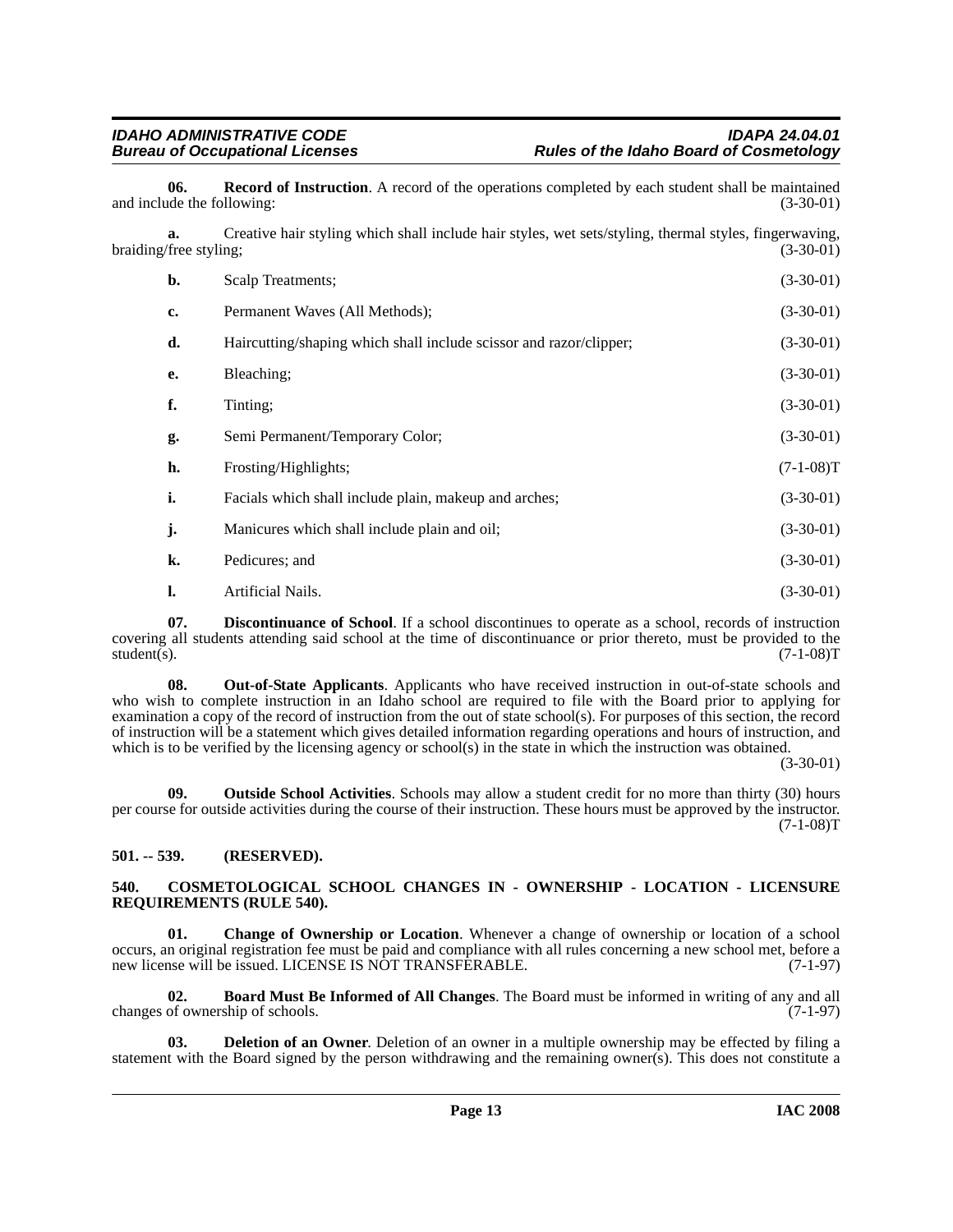change in ownership of the school. (7-1-97)

<span id="page-13-2"></span>**04. Addition of an Owner**. Addition of an owner to multiple ownership constitutes a change in ownership and the requirements for a new school apply. (7-1-97)

### <span id="page-13-0"></span>**541. -- 549. (RESERVED).**

### <span id="page-13-10"></span><span id="page-13-1"></span>**550. RULES FOR COSMETOLOGY SCHOOLS APPROVED TO TEACH ELECTROLOGY (RULE 550).**

Section 54-808, Idaho Code, provides for the teaching of electrology in cosmetology schools. (3-20-04)

<span id="page-13-3"></span>**Board Approval**. The Board may approve a school to teach electrology who makes application on forms provided by the Board and who meets all the requirements set forth in the cosmetology law and these rules. Approval of curriculum must be submitted on a separate application. Approval may be suspended or terminated by the Board for the school's failure to meet any one or more of the minimum requirements set forth in the cosmetology<br>(7-1-99) aw and rules to teach electrology. law and rules to teach electrology.

<span id="page-13-6"></span>**02. Minimum Square Footage**. Schools provide a minimum of three hundred (300) square feet of designated floor space per six (6) students. (7-1-97)

<span id="page-13-9"></span>**03. Required Equipment**. Each school shall have the following equipment, which is considered the minimum equipment necessary for the proper instruction of students. This amount of equipment is based on six (6) students. (7-1-97) students. (7-1-97)

|        | a. | Work stations equal to seventy-five percent (75%) of total enrollment.                           | $(7-1-97)$ |
|--------|----|--------------------------------------------------------------------------------------------------|------------|
| Blend. | b. | Two (2) brands of machines (one (1) with three (3) method capability) Galvanic, Thermolysis, and | $(7-1-97)$ |
|        | c. | Two (2) treatment tables and adjustable technician chairs.                                       | $(7-1-97)$ |
|        | d. | Two (2) swing arm lamps with magnifying lens.                                                    | $(7-1-97)$ |
|        | e. | Two (2) magnifying glasses.                                                                      | $(7-1-97)$ |
|        | f. | Tweezers.                                                                                        | $(7-1-97)$ |
|        | g. | One (1) basin with approved water source.                                                        | $(7-1-97)$ |
|        |    |                                                                                                  |            |

**h.** Necessary sanitation equipment for implements. (7-1-97)

<span id="page-13-5"></span><span id="page-13-4"></span>**i.** Closed storage cabinet. (7-1-97)

**04. Kit**. Each student to be issued a basic kit containing: two (2) tweezers, disposable probes, eye shields, disposable gloves, before treatment solution, after treatment lotion, hair pins or clippies, one (1) sharps container. (7-1-99)  $\frac{1}{(7-1-99)}$ 

**05. Electrologist Instructor/Student Ratio**. Schools have at least one (1) licensed electrologist instructor for every six (6) students or portion thereof, being trained therein. (7-1-99)

<span id="page-13-8"></span>**06. Records Required**. Records required of cosmetology schools approved to teach electrology shall be maintained in accordance with the records required for schools of cosmetology. (3-30-01)

**07. Record of Instruction**. A record of all operations completed by each student shall be maintained and include the following: (3-30-01) (3-30-01)

<span id="page-13-7"></span>**a.** Permanent Removal of Hair (Electrology). (7-1-97)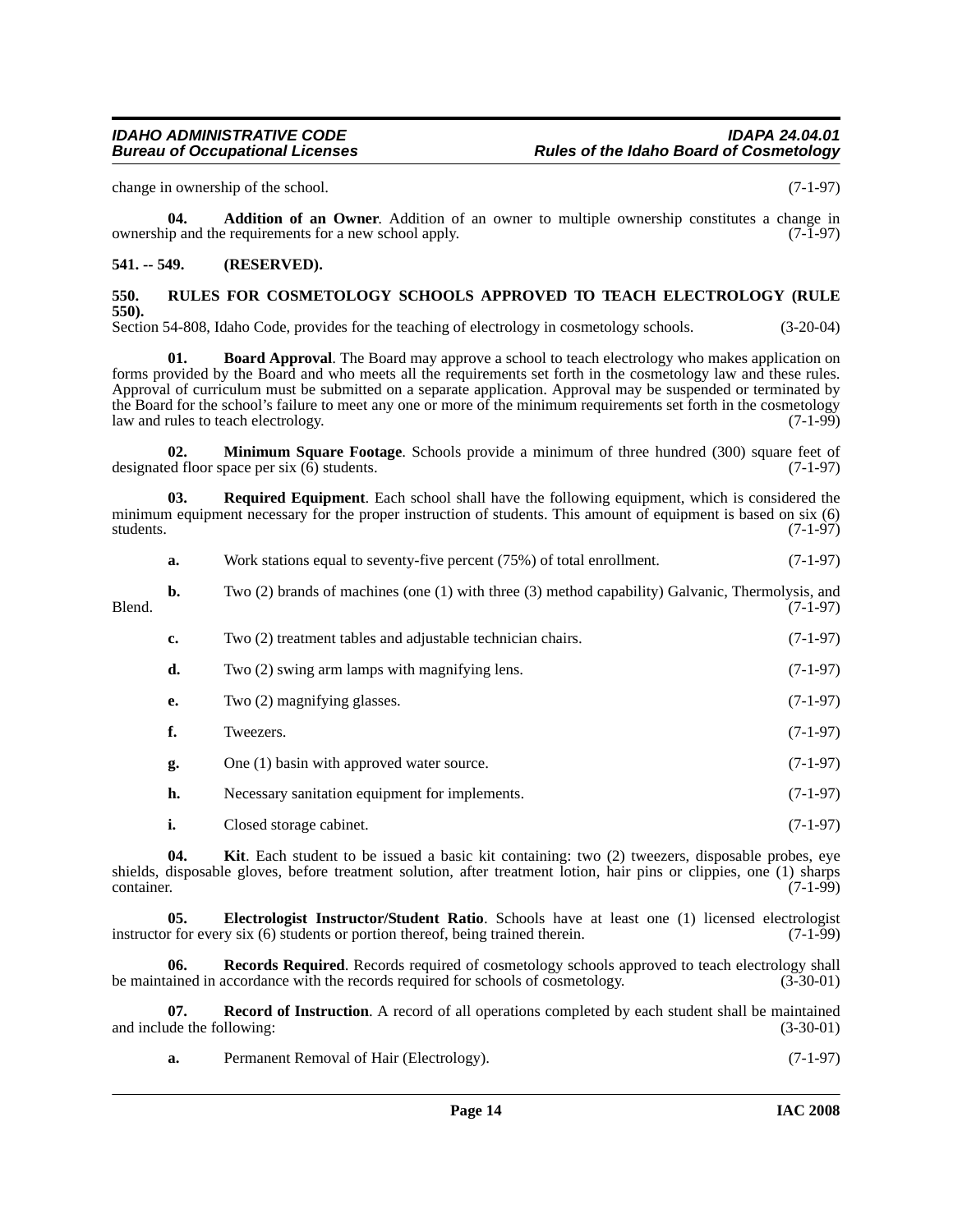i. Bacteriology, sanitation and sterilization, safety precautions, anatomy, and physiology. (3-30-01)

ii. Electricity which shall include the nature of electrical current, principles of operating electrical devices and the various safety precautions used when operating electrical equipment. (3-30-01)

| $\cdots$<br>111. | Electrolysis which shall include the use and study of galvanic current. | $(3-30-01)$ |
|------------------|-------------------------------------------------------------------------|-------------|
|                  |                                                                         |             |

| iv. | Thermolysis which shall include the use and study of high frequency current automatic and manual. |
|-----|---------------------------------------------------------------------------------------------------|
|     | $(3-30-01)$                                                                                       |

| A combination of high frequency and galvanic currents. | $(3-30-01)$ |
|--------------------------------------------------------|-------------|
|--------------------------------------------------------|-------------|

vi. The study and cause of hypertrichosis. (3-30-01)

**b.** Students may not render any clinical services to patrons until completing at least five percent (5%) quired hours of instruction in electrology. (4-2-08) of the required hours of instruction in electrology.

### <span id="page-14-0"></span>**551. -- 559. (RESERVED).**

### <span id="page-14-7"></span><span id="page-14-1"></span>**560. RULES FOR COSMETOLOGY SCHOOLS TEACHING ESTHETICS (RULE 560).**

Section 54-808, Idaho Code, provides for the teaching of esthetics in cosmetology schools. (3-20-04)

<span id="page-14-4"></span>**01. Board Approval**. The Board may approve a school to teach esthetics who makes application on forms provided by the Board and who meets all the requirements set forth in the cosmetology law and these rules. Approval of curriculum must be submitted on a separate application. Approval may be suspended or terminated by the Board for the school's failure to meet any one or more of the minimum requirements set forth in the cosmetology<br>law and rules to teach esthetics. law and rules to teach esthetics.

<span id="page-14-6"></span>**02. Records Required**. Records required of schools teaching esthetics shall be maintained in (3-30-01) (3-30-01) accordance with the records required for schools of cosmetology.

**a.** Students may not render any clinical services to patrons until completing at least five percent (5%) of the required hours of instruction in esthetics. (4-2-08)

| b.   | The recorded operations completed by each student shall be maintained and include the following: | $(3-30-01)$ |
|------|--------------------------------------------------------------------------------------------------|-------------|
| i.   | Massage and Manipulation application of lotions, creams, etc.                                    | $(3-30-01)$ |
| ii.  | Cosmetics.                                                                                       | $(3-30-01)$ |
| iii. | Machine Application: use of mechanical or electrical equipment.                                  | $(3-30-01)$ |
| iv.  | Bacteriology, Sanitation and sterilization, safety precautions, anatomy and physiology.          | $(3-30-01)$ |
| V.   | Eyebrow arch and hair removal.                                                                   | $(3-30-01)$ |

### <span id="page-14-2"></span>**561. -- 569. (RESERVED).**

## <span id="page-14-8"></span><span id="page-14-3"></span>**570.** RULES FOR COSMETOLOGY SCHOOLS TEACHING NAIL TECHNOLOGY (RULE 570). Section 54-808, Idaho Code, provides for the teaching of nail technology in cosmetology schools. (3-20-04)

Section 54-808, Idaho Code, provides for the teaching of nail technology in cosmetology schools.

<span id="page-14-5"></span>**01. Board Approval**. The Board may approve a school to teach nail technology who makes application on forms provided by the Board and who meets all the requirements set forth in the cosmetology law and these rules. Approval of curriculum must be submitted on a separate application. Approval may be suspended or terminated by the Board for the school's failure to meet any one or more of the minimum requirements set forth in the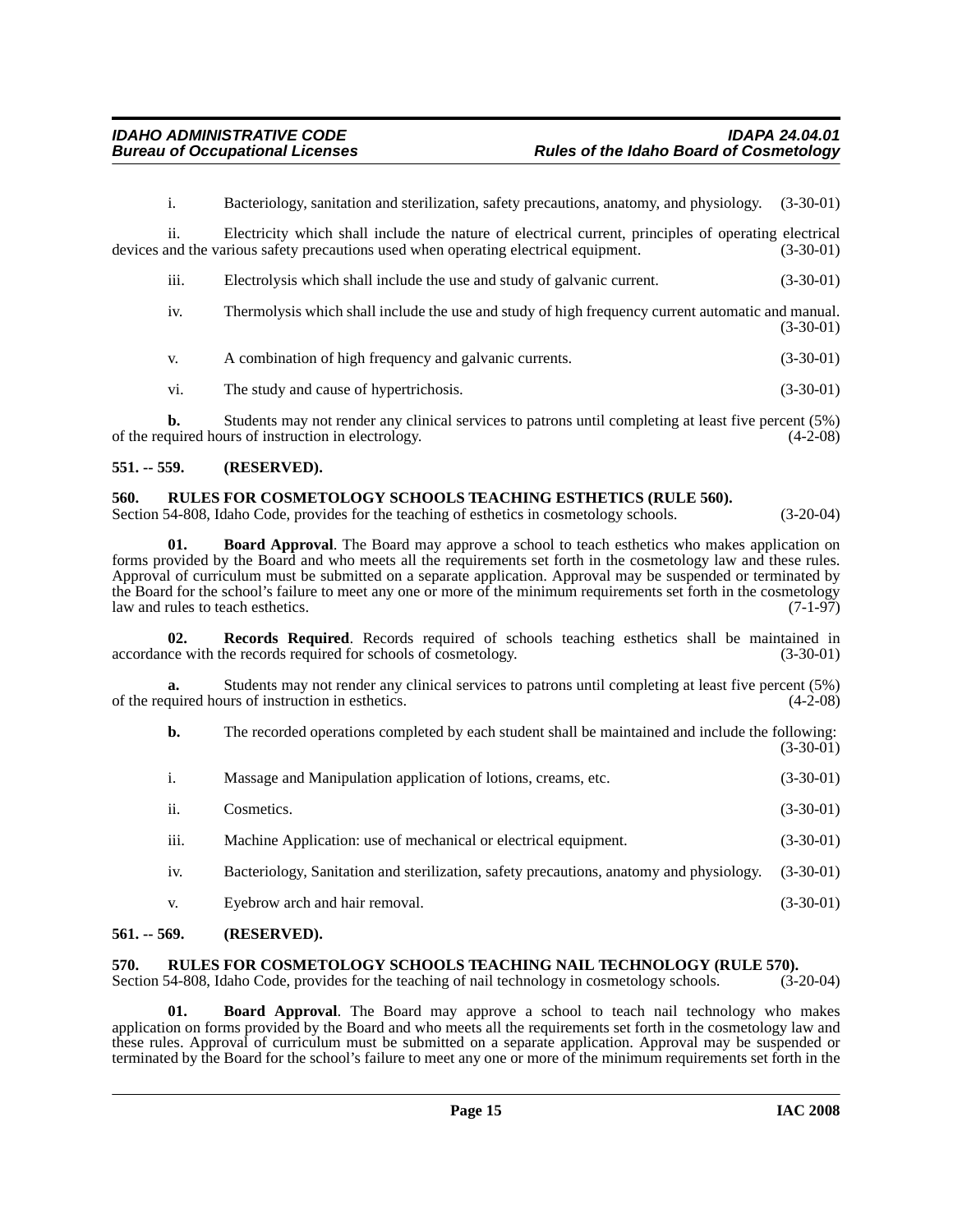cosmetology law and rules to teach nail technology. (7-1-97)

### <span id="page-15-4"></span>**02. Records Required**. (7-1-97)

**a.** Records required of schools teaching nail technology shall be maintained in accordance with the records required for schools of cosmetology. (3-30-01)

**b.** Students may not render any clinical services to patrons until the student has completed at least five percent (5%) of the required hours of instruction. All work done on patrons must be completed by students and supervised by instructors.  $(4-2-08)$ 

**03.** Record of Training. A record of operations completed by each student shall be maintained of the following: (3-30-01) following: (3-30-01)

<span id="page-15-3"></span>

| Form nails;                    | $(3-30-01)$ |
|--------------------------------|-------------|
| Finished tips;                 | $(3-30-01)$ |
| Wraps and mends; and           | $(3-30-01)$ |
| Basic manicures and pedicures. | $(3-30-01)$ |
|                                |             |

### <span id="page-15-0"></span>**571. -- 574. (RESERVED).**

### <span id="page-15-1"></span>**575. RULES FOR COSMETOLOGY SCHOOLS TEACHING HAIRCUTTING (RULE 575).**

Section 54-808, Idaho Code, provides for the teaching of haircutting in cosmetology schools. (3-19-07)

**01. Board Approval**. The Board may approve a school to teach haircutting who makes application on forms provided by the Board and who meets all the requirements set forth in the cosmetology law and these rules. Approval of curriculum must be submitted on a separate application. Approval may be suspended or terminated by the Board for the school's failure to meet any one or more of the minimum requirements set forth in the cosmetology<br>law and rules to teach haircutting. (3-19-07) law and rules to teach haircutting.

### **02. Records Required**. (3-19-07)

**a.** Records required of schools teaching haircutting shall be maintained in accordance with the records for schools of cosmetology. (3-19-07) required for schools of cosmetology.

**b.** Students may not render any services to patrons until the student has completed at least five (5%) of the required hours of instruction. All work done on patrons must be completed by students and supervised by instructors. (3-19-07) instructors.  $(3-19-07)$ 

**03.** Record of Training. A record of operations completed by each student shall be maintained of the following:  $(3-19-07)$ following: (3-19-07)

**a.** Haircutting and Hair shaping; (3-19-07)

**b.** Creative hair styling which shall include hair styles, wet sets/styling, thermal styles, fingerwaving, (free styling; (3-19-07) braiding/free styling;

| с. | Use of cutting implements;         | $(3-19-07)$ |
|----|------------------------------------|-------------|
| d. | Basic shampooing and conditioning. | $(3-19-07)$ |
| е. | Sanitation                         | $(3-19-07)$ |

### <span id="page-15-2"></span>**576. -- 599. (RESERVED).**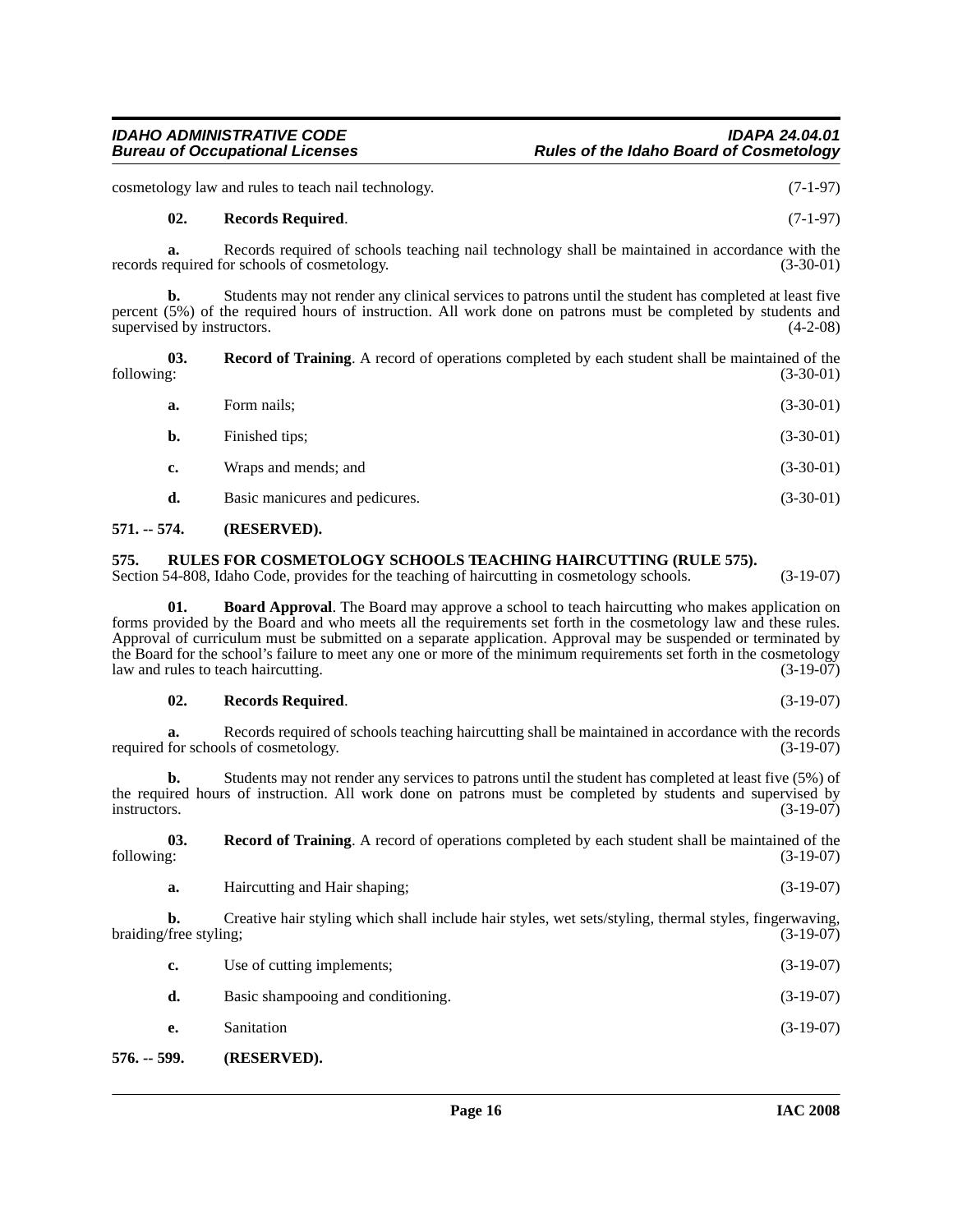### <span id="page-16-0"></span>**600. INSTRUCTOR RULES (RULE 600).**

### <span id="page-16-7"></span><span id="page-16-4"></span>**01. Requirements for Instructor License**. (7-1-97)

**a.** Application for an instructor license shall be made on forms furnished by the Board and nied with the required fees. (7-1-97) accompanied with the required fees.

**b.** Section 54-805(2), Idaho Code, provides for twelve (12) semester college credit hours or equivalent, as approved by the Board, or successful completion of the examination required by Board rules. Credit hours must be obtained from the Education Department, Speech Communications Department or from the Psychology/Sociology Department and other credit at the discretion of the Board. (7-1-08)T

**c.** Equivalent: (7-1-97)

i. Teaching seminars directed to cosmetology, nail technology, esthetics, or electrology must be approved by the Board. Fourteen (14) clock hours is equivalent to one (1) semester college credit hour in an approved seminar. Verification of satisfactory completion must be submitted to the Board for their approval. (3-30-01)

ii. Verified satisfactory teaching as a qualified instructor from another state three (3) of the previous five (5) years immediately prior to application. (7-1-97)

**d.** Experience Requirements for Instructor Applicant (Reference Section 54-805(2)(8), Idaho Code). Five (5) years experience is deemed "immediately preceding" if obtained during the seven (7) year period immediately preceding application for licensure. (7-1-97) immediately preceding application for licensure.

**e.** An electrologist with fewer than five (5) years' experience as a licensed electrologist must complete three (3) months, five hundred (500) hours of teacher's instruction in a cosmetology school approved to teach electrology as set forth in Subsection 550.08. (3-30-01)

**f.** Six (6) months of student teaching is considered to be one thousand (1,000) hours of instruction. Three (3) months of student teaching is considered to be five hundred (500) hours of instruction. (7-1-08)T

<span id="page-16-6"></span>**02.** Records Required. Records required of schools teaching student instructors shall be maintained in ce with the records required for schools of cosmetology. (3-30-01) accordance with the records required for schools of cosmetology.

**03. Record of Instruction**. Records of the operations completed by each student shall be maintained of the following:  $(3-30-01)$ 

<span id="page-16-5"></span>

| a.             | Lesson Planning.               | $(3-30-01)$ |
|----------------|--------------------------------|-------------|
| $\mathbf{b}$ . | Audio Visual Aid Preparation.  | $(3-30-01)$ |
| c.             | Theory Class.                  | $(3-30-01)$ |
| d.             | Practical Demonstrations.      | $(3-30-01)$ |
| e.             | Testing and Evaluation Theory. | $(3-30-01)$ |
| f.             | Testing and Evaluation.        | $(3-30-01)$ |
| g.             | Clinic Floor Supervision.      | $(3-30-01)$ |

### <span id="page-16-1"></span>**601. -- 699. (RESERVED).**

### <span id="page-16-3"></span><span id="page-16-2"></span>**700. COSMETOLOGY -- ELECTROLOGY, ESTHETICS, AND NAIL TECHNOLOGY APPRENTICE INSTRUCTION (RULE 700).**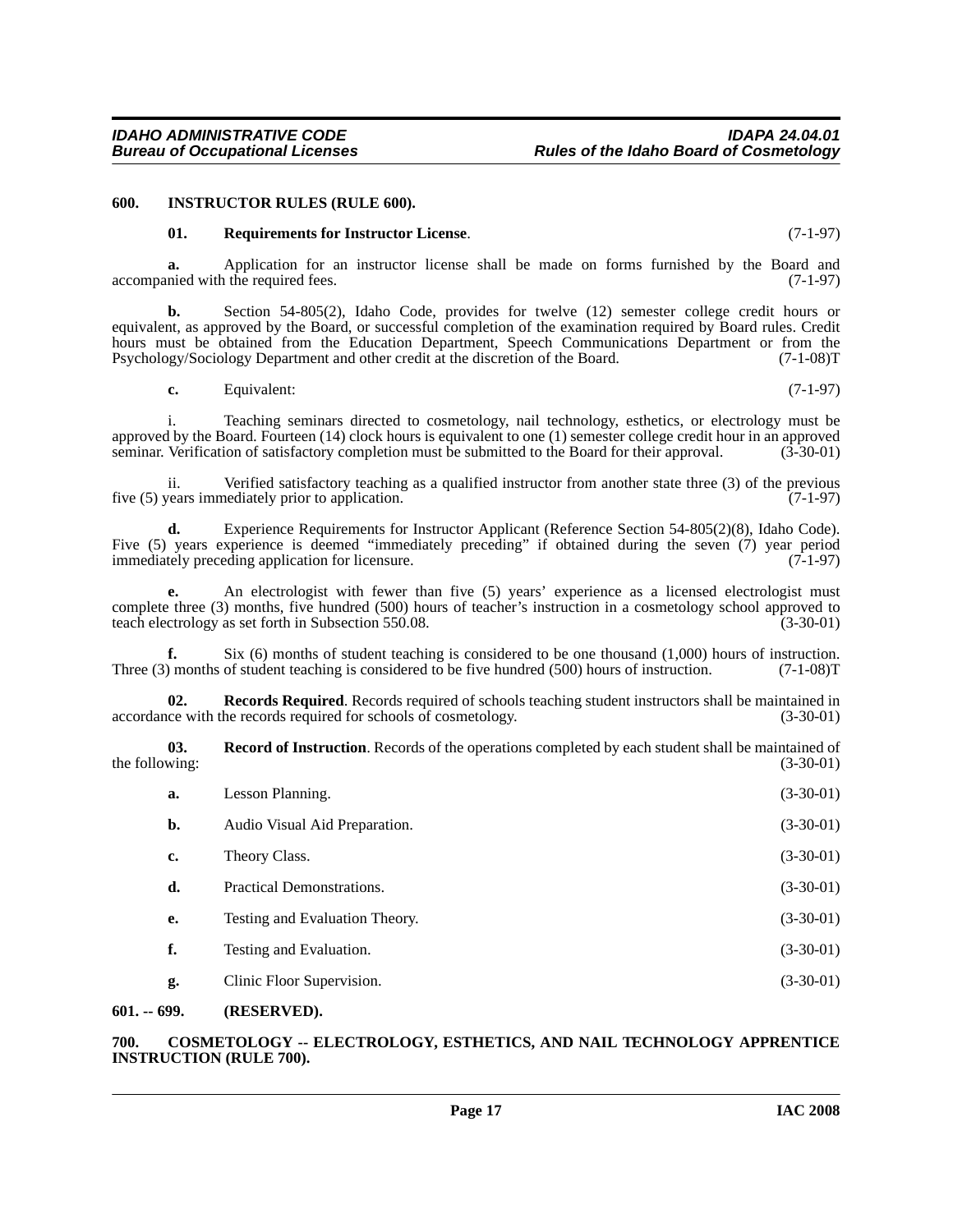Sections 54-805(6)(c) and 54-807, Idaho Code, provide for the practice of apprentices. (3-30-01)

**01. Cosmetology Apprentices**.There must be at least one (1) licensed cosmetology instructor and one (1) licensed cosmetologist in any cosmetological establishment at all times for each apprentice who is being trained therein.  $(7-1-99)$ 

<span id="page-17-3"></span>**a.** One (1) instructor shall train no more than three (3) currently registered apprentices. (3-8-02)

<span id="page-17-5"></span><span id="page-17-4"></span>**b.** Each apprentice must also be supervised by a separate licensed cosmetologist. (3-8-02)

**02. Electrology Apprentices**. Apprentice instruction must be obtained under the direct personal supervision of an electrologist instructor. An electrologist instructor may train no more than one (1) apprentice at a time. time. (3-30-01)

**03. Esthetics Apprentices**. There must be at least one (1) licensed cosmetology instructor or esthetics instructor and one (1) licensed cosmetologist or licensed esthetician in any cosmetological establishment at all times<br>for each apprentice who is being instructed therein. (3-8-02) for each apprentice who is being instructed therein.

<span id="page-17-7"></span>**04. Nail Technology Apprentices**. There must be at least one (1) licensed cosmetology instructor or nail technology instructor and one (1) licensed cosmetologist or nail technician in any cosmetological establishment at all times for each apprentice who is being instructed therein. (3-8-02)

<span id="page-17-6"></span>**05. Filing Application**. Application for permit as an apprentice must be made on forms furnished by the Board.  $(3-30-01)$ 

<span id="page-17-0"></span>**06. Application for Apprentice**. The application submitted for an apprentice permit must list the names and license numbers of the licensed cosmetologists, electrologists, estheticians, and nail technicians employed<br>in the establishment in which an apprentice will serve apprenticeship. (3-30-01) in the establishment in which an apprentice will serve apprenticeship.

<span id="page-17-8"></span>**07. Prior to Beginning Instruction**. Prior to beginning of instruction, the instructor for any apprenticeship must submit and have Board approval of a curriculum for the entire apprenticeship instruction.

(3-30-01)

<span id="page-17-1"></span>**08. Application Must Be Accompanied by Proof of Meeting Educational Requirements**. Applications must be accompanied by proof of having satisfactorily completed two (2) years of high school (tenth grade) or having equivalent education. If applicant is a high school graduate, a photostatic copy of the high school diploma may be submitted. A letter written on high school stationery, signed by an officer of the high school, may be forwarded with the application. Such letter shall indicate that the applicant has satisfactorily completed the tenth grade and is eligible to commence the eleventh grade. Do not send original high school diploma to the Board.

(7-1-97)

<span id="page-17-10"></span>**09. Submit Proof of Birth**. Apprentices must furnish a copy of their birth certificate or other acceptable proof of birth with application. (7-1-97)

**10. Apprentice Permit**. An apprentice permit must be obtained from the Board before instruction as an apprentice begins. An original apprentice permit shall be dated and valid until such time as said apprentice is no longer enrolled as an apprentice is said establishment. (3-30-01)

<span id="page-17-9"></span><span id="page-17-2"></span>**11. Records Required**. Establishments instruction apprentices must maintain records as set forth: (3-30-01)

| а. | For cosmetology apprentice in Subsection 500.05.     | $(7-1-99)$                  |
|----|------------------------------------------------------|-----------------------------|
| b. | For electrology apprentice in Subsection 550.06.a.i. | $(7-1-99)$                  |
|    |                                                      | $\sim$ $\sim$ $\sim$ $\sim$ |

**c.** For esthetics apprentice in Subsection 560.02. (7-1-99)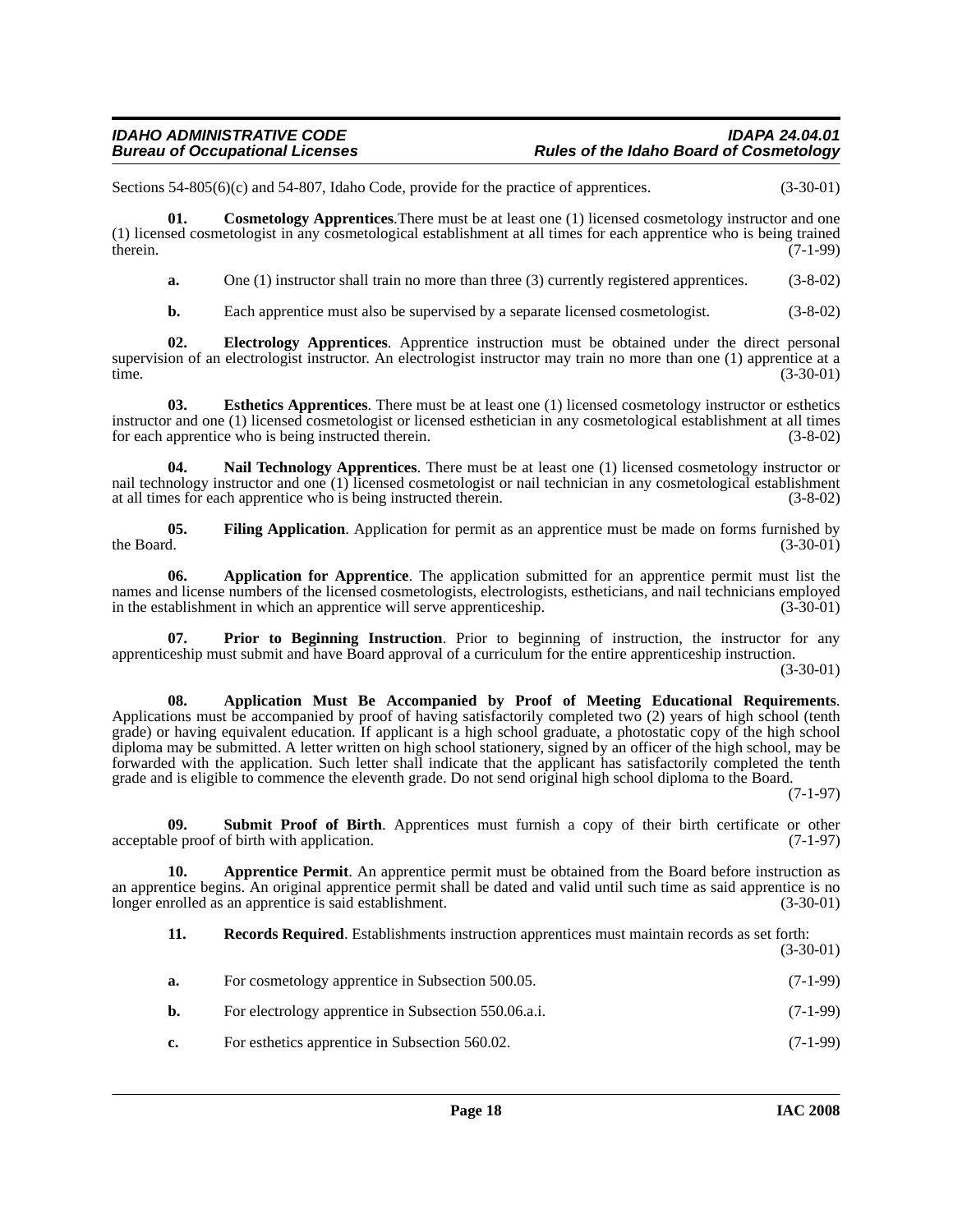### *IDAHO ADMINISTRATIVE CODE IDAPA 24.04.01* **Rules of the Idaho Board of Cosmetology**

**d.** For nail technology apprentice in Subsection 570.02. (7-1-99)

**e.** Apprentices shall not be permitted to render any clinical service to patrons until said apprentice has completed at least five percent (5%) of the required hours of instruction. (4-2-08)

**12. Record of Instruction**. Records of the operations completed by each student shall be maintained of wing: (3-8-02) the following:

<span id="page-18-11"></span>

| а. | For cosmetology apprentice in Subsection 500.06. | $(7-1-97)$ |
|----|--------------------------------------------------|------------|
|----|--------------------------------------------------|------------|

- **b.** For electrology apprentice in Subsection 550.07. (3-30-01)
- **c.** For esthetics apprentice in Subsection 560.02.c. (7-1-99)
- <span id="page-18-3"></span>**d.** For nail technology apprentice in Subsection 570.03. (7-1-99)

**13. Discontinuance of a Course**. When an apprentice discontinues a course of study, the salon is to complete a Record of Instruction Form with the credited hours completed by the apprentice. This form is to be submitted to the Board. If an apprentice discontinues a course of instruction and does not transfer to another salon within sixty (60) days, the apprentice permit is automatically canceled and is to be submitted to the Board along with the Record of Instruction. (3-30-01) (3-30-01)

<span id="page-18-2"></span>**14. Before Resuming Instruction**. Before resuming instruction, after having discontinued a course, an apprentice must file a new application and pay an additional fee. The apprentice must receive a permit before resuming instruction. (3-30-01)

<span id="page-18-4"></span>**15. Discontinuance of Establishment Instruction Apprentices**. If a licensed establishment where apprentices are being trained discontinues to operate as a salon, records of instruction covering all apprentices obtaining instruction at the time of discontinuance or prior thereto, must be filed in the office of the Board. (3-30-01)

<span id="page-18-9"></span>**16.** Out of State Apprenticeship. Prior to commencing a course of study in an Idaho approved establishment, an apprentice applicant is required to file with the Board a copy of the record of instruction from the out of state apprenticeship. For purposes of this section, the record of instruction will be a statement which gives detailed information regarding operations and hours of instruction, and which is to be verified by the licensing agency<br>or instructor(s) in the state in which the instruction was obtained. or instructor $(s)$  in the state in which the instruction was obtained.

### <span id="page-18-0"></span>**701. -- 799. (RESERVED).**

### <span id="page-18-6"></span><span id="page-18-1"></span>**800. INSPECTION AND SANITARY RULES. (RULE 800).**

Each cosmetological establishment and school of cosmetology and barber shop and school of barbering is subject to inspection by the Board or its designated agents in accordance with the following rules (reference Section 54-824, and 54-524, Idaho Code). Maximum possible score is indicated by number. (7-1-97)

<span id="page-18-10"></span>**01. Premises**. All shops and schools shall be open to inspection during business hours to authorized agents of the Cosmetology/Barber Boards. Shops and schools must be separated from living areas by substantial walls and/or closable doors. All shops and schools must be maintained in an orderly manner and shall be heated, lighted, and ventilated so as to be safe and comfortable to the operators and patrons. Score - five (5) (7-1-97)

<span id="page-18-5"></span>**02.** Floors, Walls, and Ceilings. Floors, walls, ceilings, furniture, and all other fixtures shall be kept d in good repair at all times. Score - five (5) clean and in good repair at all times. Score -  $\tilde{f}$ ive  $(5)$ 

<span id="page-18-7"></span>**03.** Instrument Cleaning. All instruments used by operators shall be thoroughly cleaned after each use and prior to storage and/or sanitation. Score - fifteen  $(15)$  (7-1-97)

<span id="page-18-8"></span>**04. Instrument Sanitation**. All instruments used by operators shall be sanitized after cleaning and prior to use on each patron, with a sanitizing agent registered by the Environmental Protection Agency as Hospital Grade or better. Every precaution shall be taken to prevent the transfer of disease-causing pathogens from person to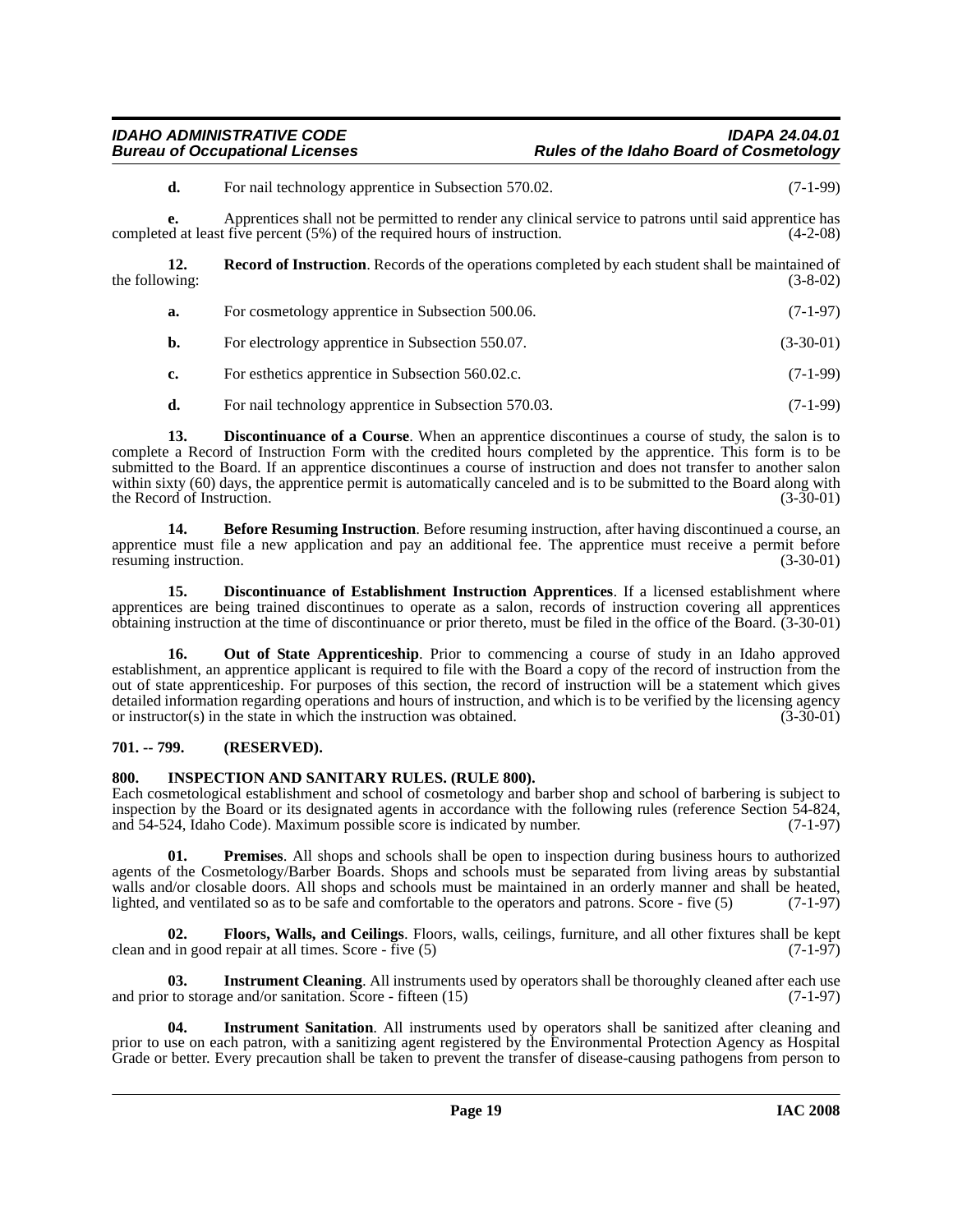### *IDAHO ADMINISTRATIVE CODE IDAPA 24.04.01* **Rules of the Idaho Board of Cosmetology**

<span id="page-19-10"></span>person. Score - fifteen  $(15)$  (7-1-97)

**05. Towels**. Clean towels shall be used for each patron. A clean paper or cloth neckband shall be used to provide a sanitary barrier which shall be maintained between each patron's neck and all multi-use capes. Paper towels and paper neckstrips shall be disposed of after one  $(1)$  use. Score - five  $(5)$  (7-1-97)

<span id="page-19-8"></span>**06.** Storage of Equipment. All instruments, towels, and linens shall be stored in clean, closed drawers, and/or containers after they are cleaned and sanitized. Score - five (5) (7-1-97) cabinets, drawers, and/or containers after they are cleaned and sanitized. Score - five (5)

**Dispensers**. All solutions and/or compounds shall be clearly labeled, maintained, and dispensed in a sanitary manner. All single-use applicators shall be disposed of after one (1) use. Paraffins, waxes and all other solutions and/or compounds shall be maintained free of any foreign contaminants. Score - five (5) (7-1-99)

<span id="page-19-12"></span><span id="page-19-11"></span><span id="page-19-9"></span><span id="page-19-4"></span>**08. Uniforms**. All clothing worn by operators shall be clean and washable. Score - five (5) (7-1-97)

**09. Water Supply**. Water supplies shall be from an approved source. Sufficient basins with hot and cold running water, approved drainage systems, soap and single-use towels shall be conveniently located within the work area. Every operator and/or student shall wash their hands prior to providing service to any patron. Score - ten  $(10)$   $(7-1-97)$ 

**10. Toilet Facilities**. Clean, adequate and convenient toilet facilities, located and accessible from within the building where the shop or school is located, shall be available for use by operators and patrons. A basin with hot and cold running water, approved drainage systems, soap and single-use towels shall be provided within said facilities. Score - ten  $(10)$  (7-1-97)

<span id="page-19-7"></span>**11. Safety**. Each shop and school shall have a clearly identifiable first-aid kit readily accessible on the premises. No animals are allowed in shops or schools except those animals trained to provide service to the physically impaired. Score - five (5) (7-1-97)

<span id="page-19-5"></span>**12. Licenses and Certificates**. All shops and schools must be licensed prior to their operation and must be under the direct supervision of a licensed operator. A current shop and/or school license, valid operator license(s) or permit(s), a copy of these rules, and a valid classification card shall be conspicuously displayed in the work area of each shop and/or school for the information of operators, Board agents, and the public in general. Score - fifteen (15) (7-1-97) - fifteen (15) (7-1-97)

<span id="page-19-2"></span>**13. Classification of Shops and Schools**. Following an inspection, each shop and school will receive classification as follows: 100% - 90% = "A"; 89% - 80% = "B"; 79% and below = "C." The "C" classification denotes an unacceptable rating and improvements are required within thirty (30) days for continued operation.

(7-1-97)

### <span id="page-19-0"></span>**801. -- 814. (RESERVED).**

### <span id="page-19-1"></span>**815. DISCIPLINE (RULE 815).**

### <span id="page-19-6"></span><span id="page-19-3"></span>**01. Proposed Fines**.

| <b>VIOLATION</b>                                                                         | <b>MAXIMUM FINE</b><br>(each violation) |
|------------------------------------------------------------------------------------------|-----------------------------------------|
| Operating An Unlicensed Establishment/School.                                            |                                         |
| Includes: Failure to obtain original license (includes change of ownership or location); | \$ 500                                  |
| Failure to renew license;                                                                | \$250                                   |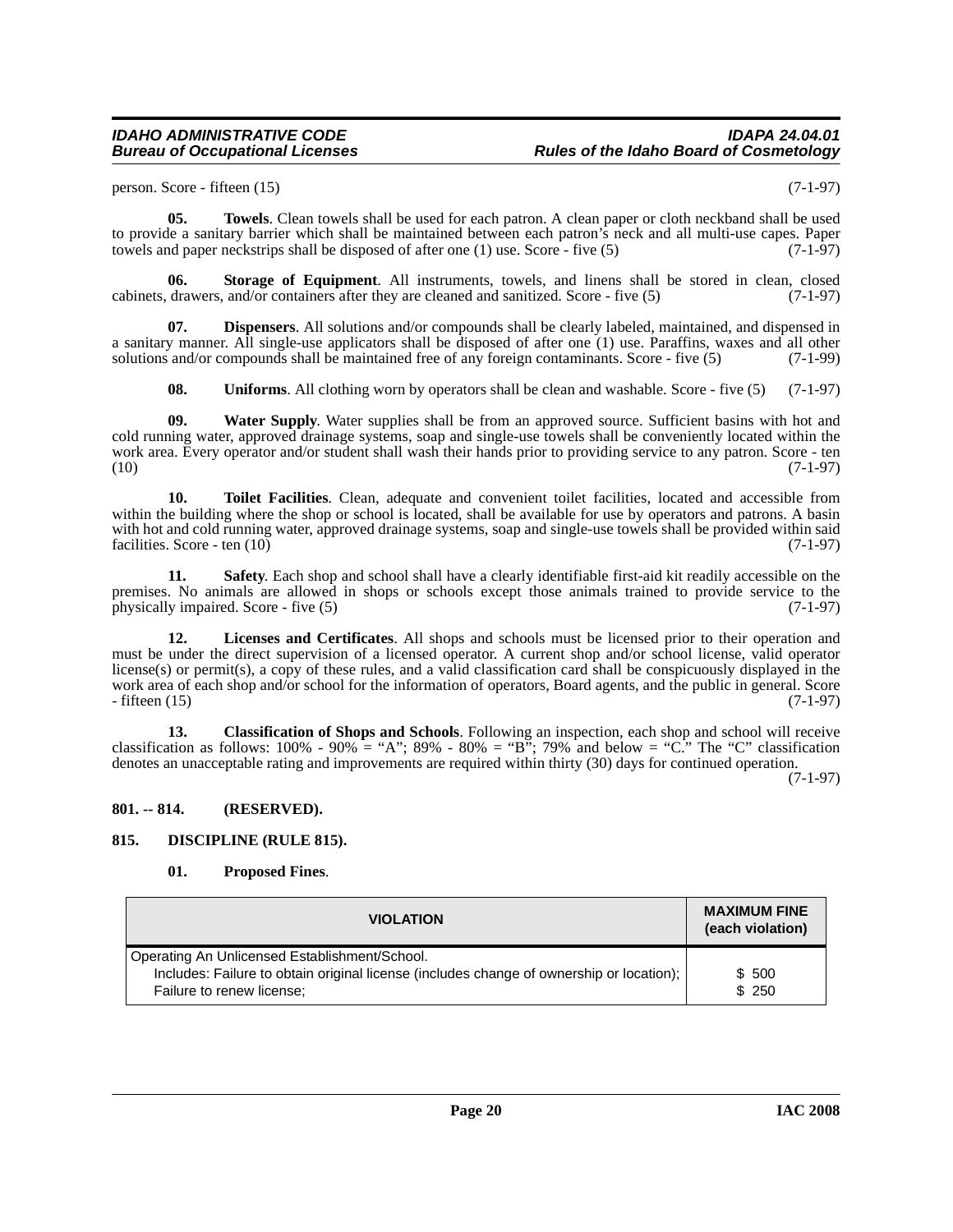*IDAHO ADMINISTRATIVE CODE IDAPA 24.04.01* **Rules of the Idaho Board of Cosmetology** 

| <b>VIOLATION</b>                                                                                                                                                                                                                                                                                                                                                                                                                                                                                                                                                                                                                                                                                                                                                                                                                                                                                                                                      | <b>MAXIMUM FINE</b><br>(each violation) |
|-------------------------------------------------------------------------------------------------------------------------------------------------------------------------------------------------------------------------------------------------------------------------------------------------------------------------------------------------------------------------------------------------------------------------------------------------------------------------------------------------------------------------------------------------------------------------------------------------------------------------------------------------------------------------------------------------------------------------------------------------------------------------------------------------------------------------------------------------------------------------------------------------------------------------------------------------------|-----------------------------------------|
| Unlicensed Practice.<br>Includes: Failure to renew license;<br>Practice beyond the scope of license/permit;<br>Practice with an altered license/permit.                                                                                                                                                                                                                                                                                                                                                                                                                                                                                                                                                                                                                                                                                                                                                                                               | \$250<br>\$250<br>\$1,000               |
| Allowing Unlicensed Practice.<br>Includes: Owners, Employees, Renters/Leasees, Partners, Family Members, Others.                                                                                                                                                                                                                                                                                                                                                                                                                                                                                                                                                                                                                                                                                                                                                                                                                                      | \$1,000                                 |
| Practice In An Unlicensed Establishment.<br>Includes: Owners, Employees, Renters/Leasees, Partners, Family Members, Others.                                                                                                                                                                                                                                                                                                                                                                                                                                                                                                                                                                                                                                                                                                                                                                                                                           | \$250                                   |
| Failing To Allow The Inspection Of An Establishment.<br>Includes: Failure to admit investigator during business hours;<br>Obstructing/hindering the inspection process;<br>Threatening or exerting physical harm to investigators;<br>Allowing acts of obstruction or harm to occur.                                                                                                                                                                                                                                                                                                                                                                                                                                                                                                                                                                                                                                                                  | \$1,000                                 |
| Failing To Correct Unacceptable Conditions Within 30 Days.<br>Includes: Failure to separate other business/living areas;<br>Failure to maintain floors, walls, ceilings in good repair;<br>Failure to adequately clean instruments;<br>Failure to adequately sanitize instruments;<br>Failure to use clean towels:<br>Failure to maintain sanitary barrier with multi-use capes;<br>Failure to appropriately store instruments/equipment;<br>Failure to appropriately maintain/dispense products;<br>Failure to wear clean washable clothing;<br>Failure to maintain approved water supply;<br>Failure to maintain approved toilet facilities;<br>Failure to wash hands prior to service;<br>Failure to provide first aid kits;<br>Failure to keep pets or birds out of establishment;<br>Failure to prevent fire or safety hazard;<br>Failure to conspicuously display required certificates;<br>Failure to conspicuously display required licenses. | \$250                                   |

(7-1-99)

<span id="page-20-4"></span>**02. Fine in Addition to Other Discipline**. For any one (1) or combination of those violations noted under Section 54-816 or 54-819, Idaho Code, the Board may impose a fine of up to one thousand dollars (\$1000) in addition to any refusal to issue, revocation, or suspension of any certificate or license. (7-1-99) addition to any refusal to issue, revocation, or suspension of any certificate or license.

<span id="page-20-3"></span>**03. Costs and Fees in Disciplinary Proceeding**. The Board may order all licensed practitioners to pay the costs and fees incurred by the Board in the investigation or prosecution of the licensee for violation of Section 54-<br>816, Idaho Code. (7-1-99) 816, Idaho Code.

### <span id="page-20-0"></span>**816. -- 825. (RESERVED).**

<span id="page-20-1"></span>**826. RULE MAKING HISTORY PRIOR TO JULY 1, 1993. (RULE 826).** RULES AS ADOPTED April 21, 1992, EFFECTIVE May 11, 1992, REISSUED July 1, 1993. (7-1-97)

### <span id="page-20-2"></span>**827. -- 999. (RESERVED).**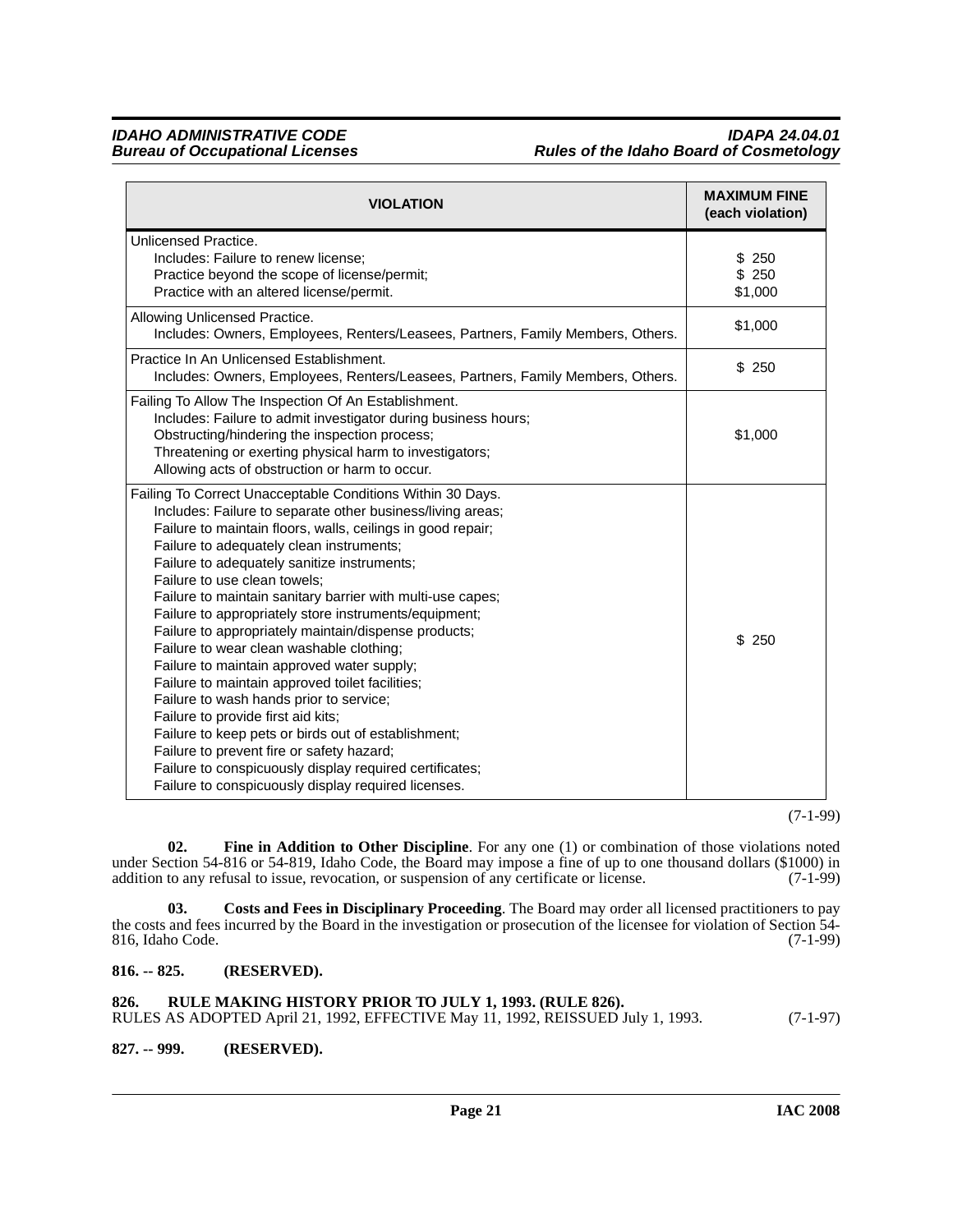## *Subject Index*

### **A**

[Addition of an Owner](#page-8-3) 9 [Addition of an Owner, School](#page-13-2) 14 [Address Of The Idaho Board Of](#page-2-10)  Cosmetology 3 [Adequate Space, Schools](#page-11-0) 12 [Adequate Toilet Facilities](#page-8-4) 9 [Annual Review of Curriculum &](#page-11-1)  Catalog, Schools 12 [Application & Fee For Permit To](#page-5-6)  Demonstrate Or Teach Cosmetology 6 [Application Before Opening &](#page-11-2)  Operating a School 12 [Application for Apprentice,](#page-17-0) 18 [Application for License by](#page-5-7)  Examination 6 [Application Must be Accompanied by](#page-5-8)  Endorsement Fee & Original License Fee 6 [Application Must be Accompanied by](#page-17-1)  Proof of Meeting Educational Requirements, Apprentice Training 18 [Application Must be Accompanied by](#page-5-9)  Proof of Meeting Educational Requirements, Licensure by Endorsement 6 [Applications](#page-5-10) 6 [Applications Must be Complete to be](#page-6-3)  Accepted 7 [Applications, Licensure & Operation of](#page-7-1)  Primary & Contiguous Establishments 8 [Apprentice License, Apprentice](#page-17-2)  Training 18 **B** [Before Resuming Training, Apprentice](#page-18-2)  Training 19 [Board Approval, Cosmetology Schools](#page-13-3) 

Approved to Teach Electrology 14 [Board Approval, Cosmetology Schools](#page-14-4)  Teaching Esthetics 15 [Board Approval, Cosmetology Schools](#page-14-5)  Teaching Nail Technology 15 [Board Meetings](#page-4-2) 5 [Board Member Qualifications](#page-3-2) 4 [Board Must Be Informed of All](#page-8-5)  Changes 9 [Board Must be Informed of All](#page-12-2)  Changes, School 13 [Board Qualifications - Procedures -](#page-3-3)  Meetings - Policies 4 [Bureau](#page-2-11) 3

[Businesses Other Than Cosmetological](#page-7-2)  Establishments or Barber Shops 8

### **C**

[Certificate of Graduation](#page-3-4) 4 [Certification of Licensure](#page-5-11) 6 [Change of Ownership or Location](#page-8-6) 9 [Change of Ownership or Location,](#page-12-3)  Schools 13 [Chief](#page-2-12) 3 [Classification of Shops & Schools,](#page-19-2)  Inspection & Sanitary Rules 20 [Conditions for Issuance](#page-8-7) 9 [Contiguous Establishment License](#page-7-3) 8 [Cosmetological Establishment Changes](#page-8-8)  In - Ownership - Location - Licensure Requirements 9 [Cosmetological School Changes In -](#page-12-4)  Ownership - Location - Licensure Requirements 13 [Cosmetology - Electrology, Esthetics, &](#page-16-3)  Nail Technology Apprentice Training 17 [Cosmetology Apprentices](#page-17-3) 18 [Cosmetology Requirements For](#page-9-5)  Licensure By Examination 10 [Costs & Fees in Disciplinary](#page-20-3)  Proceeding 21 [Credit for Experience, Electrology](#page-9-6)  Licensure by Examination 10 [Credit for Instruction, Cosmetology](#page-9-7)  Licensure By Examination 10 [Credit Given for Instruction,](#page-9-8)  Electrology Licensure by Examination 10 [Credit Given for Instruction, Esthetics](#page-9-9)  Licensure by Examination 10 [Credit Given for Instruction, Nail](#page-10-8)  Technology Licensure by Examination 11 [Current License](#page-2-13) 3 **D** [Definitions, IDAPA 24.04.01, Rules Of](#page-2-14)  [Degrees](#page-6-4) 7

The Idaho Board Of Cosmetology 3 [Deletion of an Owner](#page-8-9) 9 [Deletion of an Owner, School](#page-12-5) 13 [Discipline](#page-19-3) 20 [Discontinuance of a Course, Apprentice](#page-18-3)  Training 19 [Discontinuance of Establishment](#page-18-4)  Training Apprentice 19 [Discontinuance of School](#page-12-6) 13 [Dispensers, Inspection & Sanitary](#page-19-4)  Rules 20

### **E**

[Electrologist Instructor/Student Ratio,](#page-13-4)  Cosmetology Schools Approved to Teach Electrology 14

[Electrology Apprentices](#page-17-4) 18 [Electrology Requirements For](#page-9-10)  Licensure By Examination 10 [Endorsement Certification](#page-3-5) 4 [Equivalent Test, In lieu of High School](#page-6-5)  Education 7 [Establishing Equivalency In Lieu Of](#page-6-6)  The Required High School Education 7 [Establishment](#page-2-15) 3 [Esthetics Apprentices](#page-17-5) 18 [Esthetics Requirements For Licensure](#page-9-11)  By Examination 10 [Examination](#page-3-6) 4, [7](#page-6-7) [Examination Fees](#page-4-3) 5 [Examinations - General](#page-10-9) 11 **F** [Fees](#page-4-4) 5 [Fees Shall Not Be Prorated or](#page-5-12)  Returnable 6 [Filing Application](#page-5-13) 6 [Filing Application, Apprentice](#page-17-6)  Training 18 [Filing of Record of Instruction,](#page-9-12)  Cosmetology Licensure By

[Filing of Record of Instruction,](#page-9-13)  Electrology Licensure by Examination 10 [Filing of Record of Instruction,](#page-9-14)  Esthetics Licensure by Examination 10 [Filing of Record of Instruction, Nail](#page-10-10)  Technology Licensure by Examination 11 [Fine in Addition to Other](#page-20-4)  Discipline 21 [First-Aid Kit](#page-3-7) 4 [Floors, Walls & Ceilings, Inspection &](#page-18-5)  Sanitary Rules 19 **G**

Examination 10

### [GED Test](#page-6-8) 7

[Gender](#page-2-16) 3

### **H**

[Hospital Grade](#page-3-8) 4 [Hours Credit Toward Licensure,](#page-9-15)  Cosmetology Licensure By Examination 10 [Hours Credit Toward Licensure, Nail](#page-10-11)  Technology Licensure by Examination 11 **I**

[If Applicant is From Another State](#page-8-10) 9 [Inspection & Sanitary Rules](#page-18-6) 19 [Instructor Rules](#page-16-4) 17 [Instrument Cleaning, Inspection &](#page-18-7)